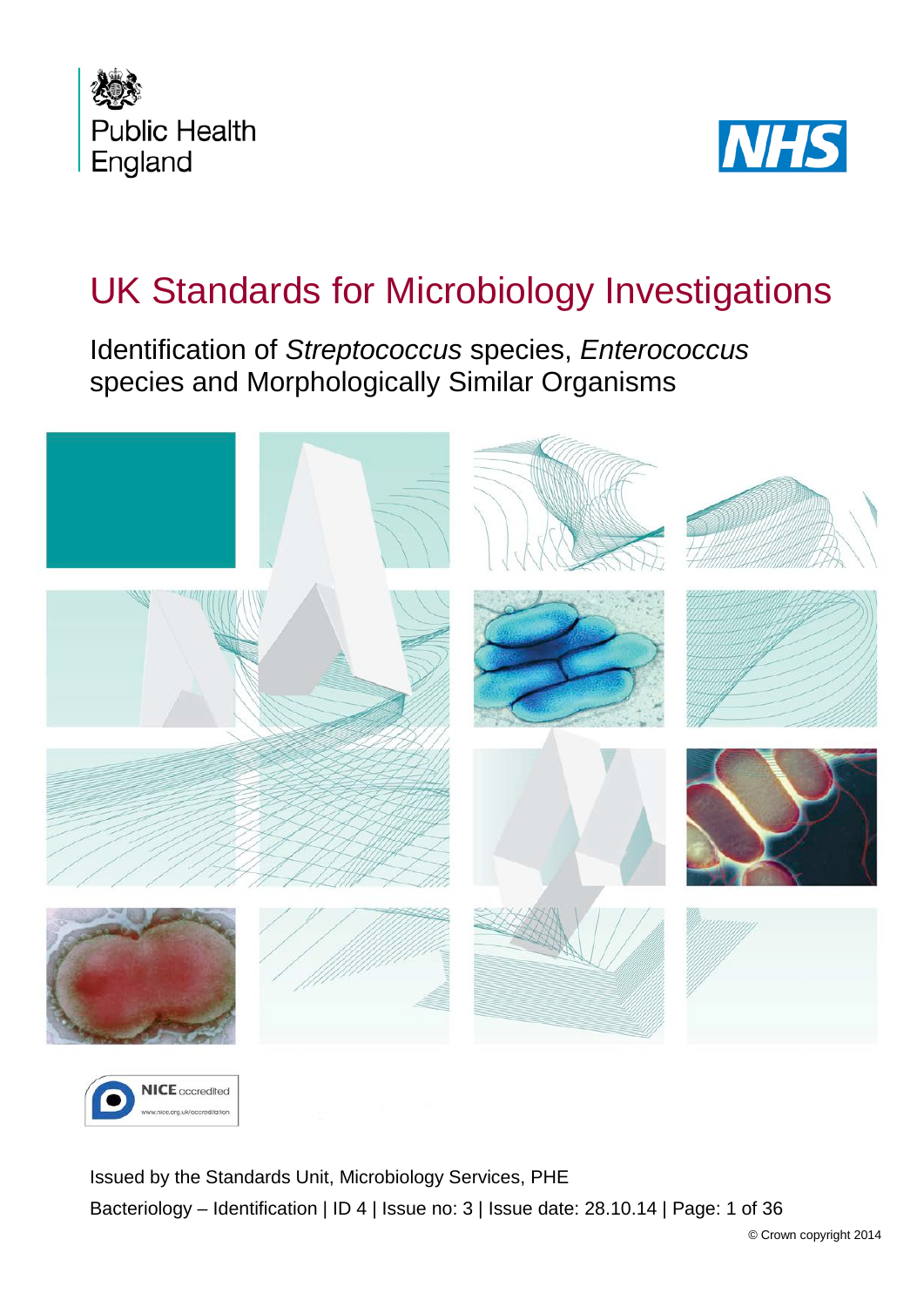# **Acknowledgments**

UK Standards for Microbiology Investigations (SMIs) are developed under the auspices of Public Health England (PHE) working in partnership with the National Health Service (NHS), Public Health Wales and with the professional organisations whose logos are displayed below and listed on the website [https://www.gov.uk/uk](https://www.gov.uk/uk-standards-for-microbiology-investigations-smi-quality-and-consistency-in-clinical-laboratories)[standards-for-microbiology-investigations-smi-quality-and-consistency-in-clinical](https://www.gov.uk/uk-standards-for-microbiology-investigations-smi-quality-and-consistency-in-clinical-laboratories)[laboratories.](https://www.gov.uk/uk-standards-for-microbiology-investigations-smi-quality-and-consistency-in-clinical-laboratories) SMIs are developed, reviewed and revised by various working groups which are overseen by a steering committee (see [https://www.gov.uk/government/groups/standards-for-microbiology-investigations](https://www.gov.uk/government/groups/standards-for-microbiology-investigations-steering-committee)[steering-committee\)](https://www.gov.uk/government/groups/standards-for-microbiology-investigations-steering-committee).

The contributions of many individuals in clinical, specialist and reference laboratories who have provided information and comments during the development of this document are acknowledged. We are grateful to the Medical Editors for editing the medical content.

For further information please contact us at:

Standards Unit Microbiology Services Public Health England 61 Colindale Avenue London NW9 5EQ

E-mail: [standards@phe.gov.uk](mailto:standards@phe.gov.uk)

Website: [https://www.gov.uk/uk-standards-for-microbiology-investigations-smi-quality](https://www.gov.uk/uk-standards-for-microbiology-investigations-smi-quality-and-consistency-in-clinical-laboratories)[and-consistency-in-clinical-laboratories](https://www.gov.uk/uk-standards-for-microbiology-investigations-smi-quality-and-consistency-in-clinical-laboratories)

UK Standards for Microbiology Investigations are produced in association with:



Logos correct at time of publishing.

Bacteriology – Identification | ID 4 | Issue no: 3 | Issue date: 28.10.14 | Page: 2 of 36 UK Standards for Microbiology Investigations | Issued by the Standards Unit, Public Health England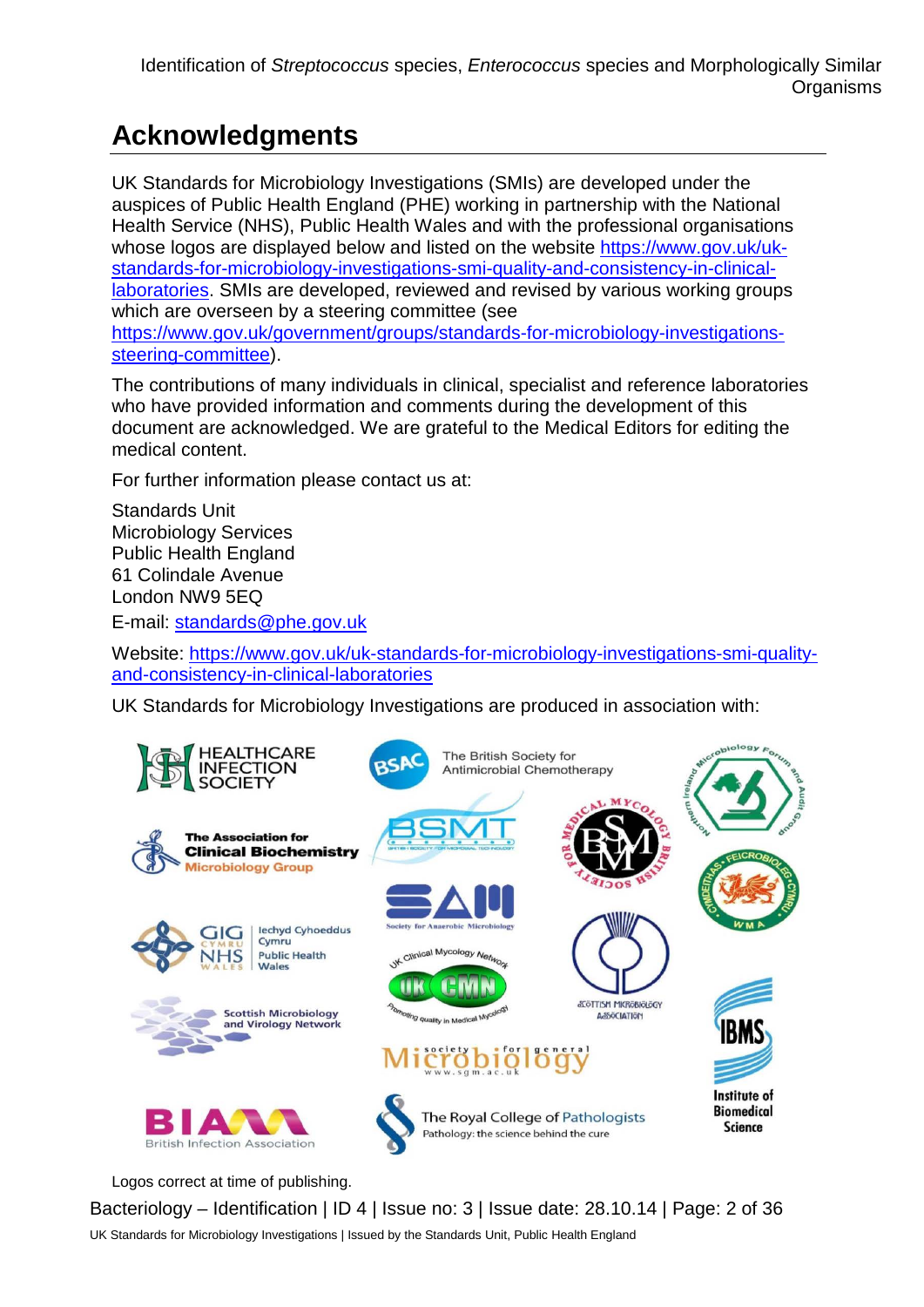## **Contents**

|                | UK STANDARDS FOR MICROBIOLOGY INVESTIGATIONS: SCOPE AND PURPOSE 6 |  |  |  |  |  |
|----------------|-------------------------------------------------------------------|--|--|--|--|--|
|                |                                                                   |  |  |  |  |  |
|                |                                                                   |  |  |  |  |  |
|                |                                                                   |  |  |  |  |  |
| $\mathbf 1$    |                                                                   |  |  |  |  |  |
| $\mathbf{2}$   |                                                                   |  |  |  |  |  |
| 3              |                                                                   |  |  |  |  |  |
| 4              | IDENTIFICATION OF STREPTOCOCCUS SPECIES, ENTEROCOCCUS SPECIES     |  |  |  |  |  |
| 5              |                                                                   |  |  |  |  |  |
| 6              |                                                                   |  |  |  |  |  |
| $\overline{7}$ | NOTIFICATION TO PHE OR EQUIVALENT IN THE DEVOLVED                 |  |  |  |  |  |
|                |                                                                   |  |  |  |  |  |



NICE has accredited the process used by Public Health England to produce Standards for Microbiology Investigations. Accreditation is valid for 5 years from July 2011. More information on accreditation can be viewed at www.nice.org.uk/accreditation.

For full details on our accreditation visit: www.nice.org.uk/accreditation.

Bacteriology – Identification | ID 4 | Issue no: 3 | Issue date: 28.10.14 | Page: 3 of 36 UK Standards for Microbiology Investigations | Issued by the Standards Unit, Public Health England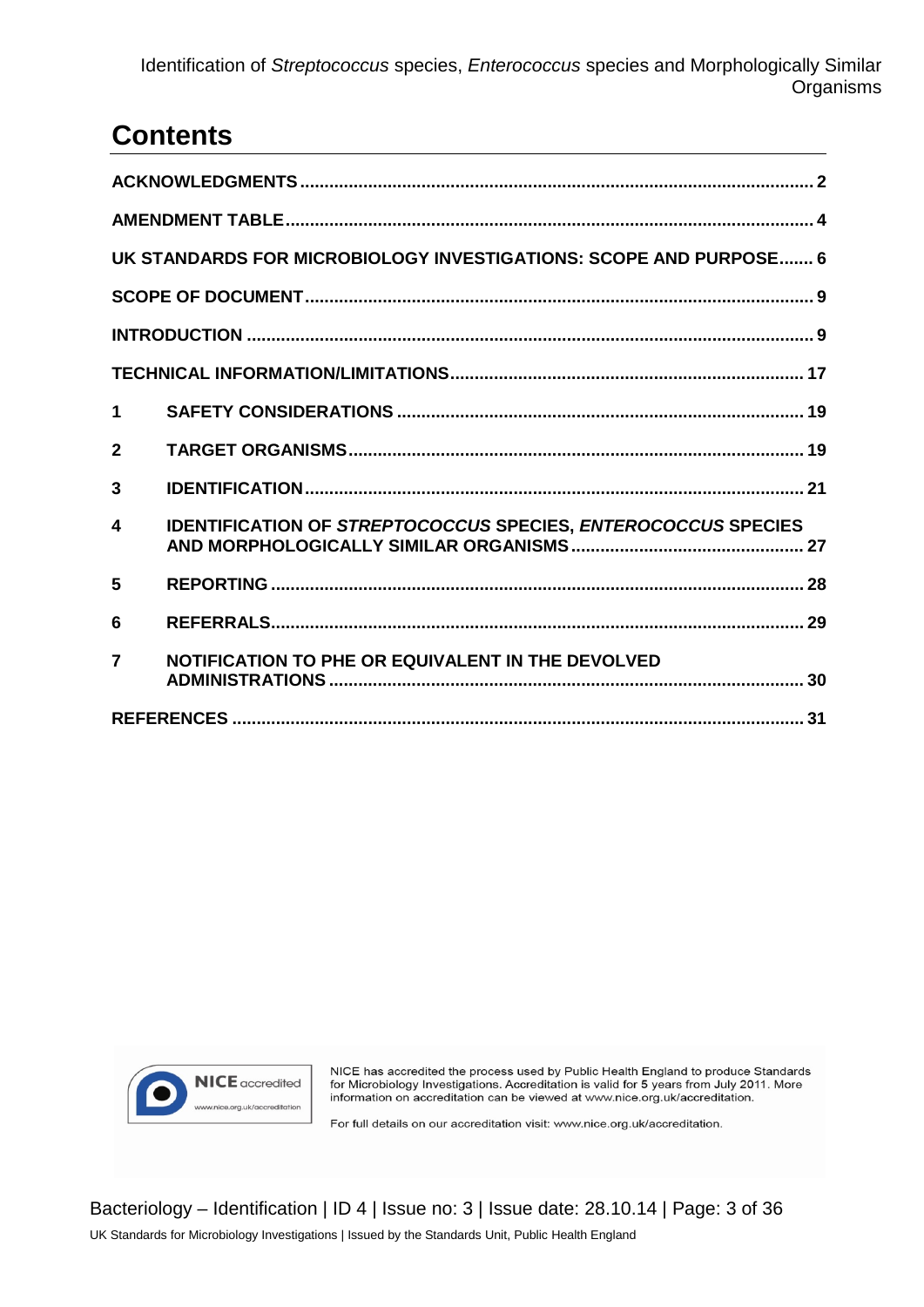# **Amendment Table**

Each SMI method has an individual record of amendments. The current amendments are listed on this page. The amendment history is available from [standards@phe.gov.uk.](mailto:standards@phe.gov.uk)

New or revised documents should be controlled within the laboratory in accordance with the local quality management system.

| Amendment No/Date.                    | 10/28.10.14                                                                                                                                                                                                                                             |  |  |  |
|---------------------------------------|---------------------------------------------------------------------------------------------------------------------------------------------------------------------------------------------------------------------------------------------------------|--|--|--|
| Issue no. discarded.                  | 2.3                                                                                                                                                                                                                                                     |  |  |  |
| Insert Issue no.                      | 3                                                                                                                                                                                                                                                       |  |  |  |
| Section(s) involved                   | <b>Amendment</b>                                                                                                                                                                                                                                        |  |  |  |
| Scope of document.                    | The scope has been updated with the addition of<br>molecular methods as a means of identification of<br>Streptococcus and Enterococcus species isolated<br>from clinical material.                                                                      |  |  |  |
|                                       | The taxonomy of Streptococcus and Enterococcus<br>has been updated.                                                                                                                                                                                     |  |  |  |
| Introduction.                         | More information has been added to the<br>Characteristics section. The medically important<br>species are mentioned. Other morphologically<br>similar organisms that are medically important are<br>also mentioned and their characteristics described. |  |  |  |
|                                       | Section on Principles of Identification has been<br>rearranged.                                                                                                                                                                                         |  |  |  |
| Technical<br>Information/Limitations. | Addition of information regarding catalase test,<br>commercial identification systems and<br>differentiation between Streptococcus groups<br>using rapid methods.                                                                                       |  |  |  |
| Safety considerations.                | This section has been updated regarding<br>laboratory workers.                                                                                                                                                                                          |  |  |  |
| Target Organisms.                     | The section on the Target organisms has been<br>updated and presented clearly.                                                                                                                                                                          |  |  |  |
| Identification.                       | Updates have been done on 3.2, 3.3 and 3.4 to<br>reflect standards in practice. It also includes all the<br>morphologically similar organisms apart from<br>Enterococcus and Streptococcus species.                                                     |  |  |  |
|                                       | The table in 3.4 and the footnote has been<br>updated with references.                                                                                                                                                                                  |  |  |  |
|                                       | Subsection 3.5 has been updated to include the                                                                                                                                                                                                          |  |  |  |

Bacteriology – Identification | ID 4 | Issue no: 3 | Issue date: 28.10.14 | Page: 4 of 36

UK Standards for Microbiology Investigations | Issued by the Standards Unit, Public Health England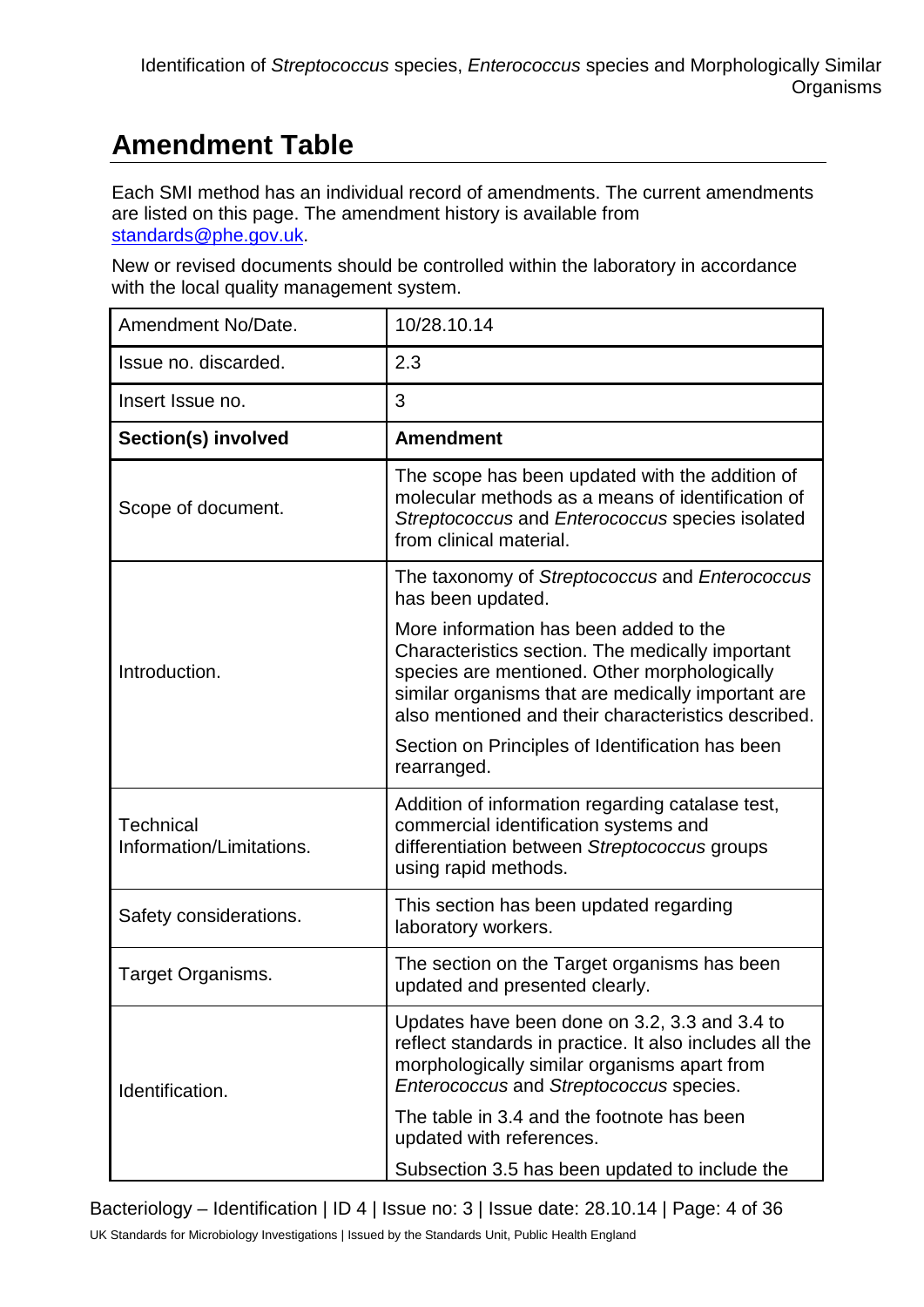|                                  | Rapid Molecular Methods.                                                                                                      |  |  |
|----------------------------------|-------------------------------------------------------------------------------------------------------------------------------|--|--|
| <b>Identification Flowchart.</b> | Modification of flowchart for identification of<br>Enterococcus and Streptococcus species has<br>been done for easy guidance. |  |  |
| Reporting.                       | Subsections 5.1 has been updated to reflect<br>reporting practice.                                                            |  |  |
| Referral.                        | The addresses of the reference laboratories have<br>been updated.                                                             |  |  |
| Whole document.                  | Document presented in a new format.                                                                                           |  |  |
| References.                      | Some references updated.                                                                                                      |  |  |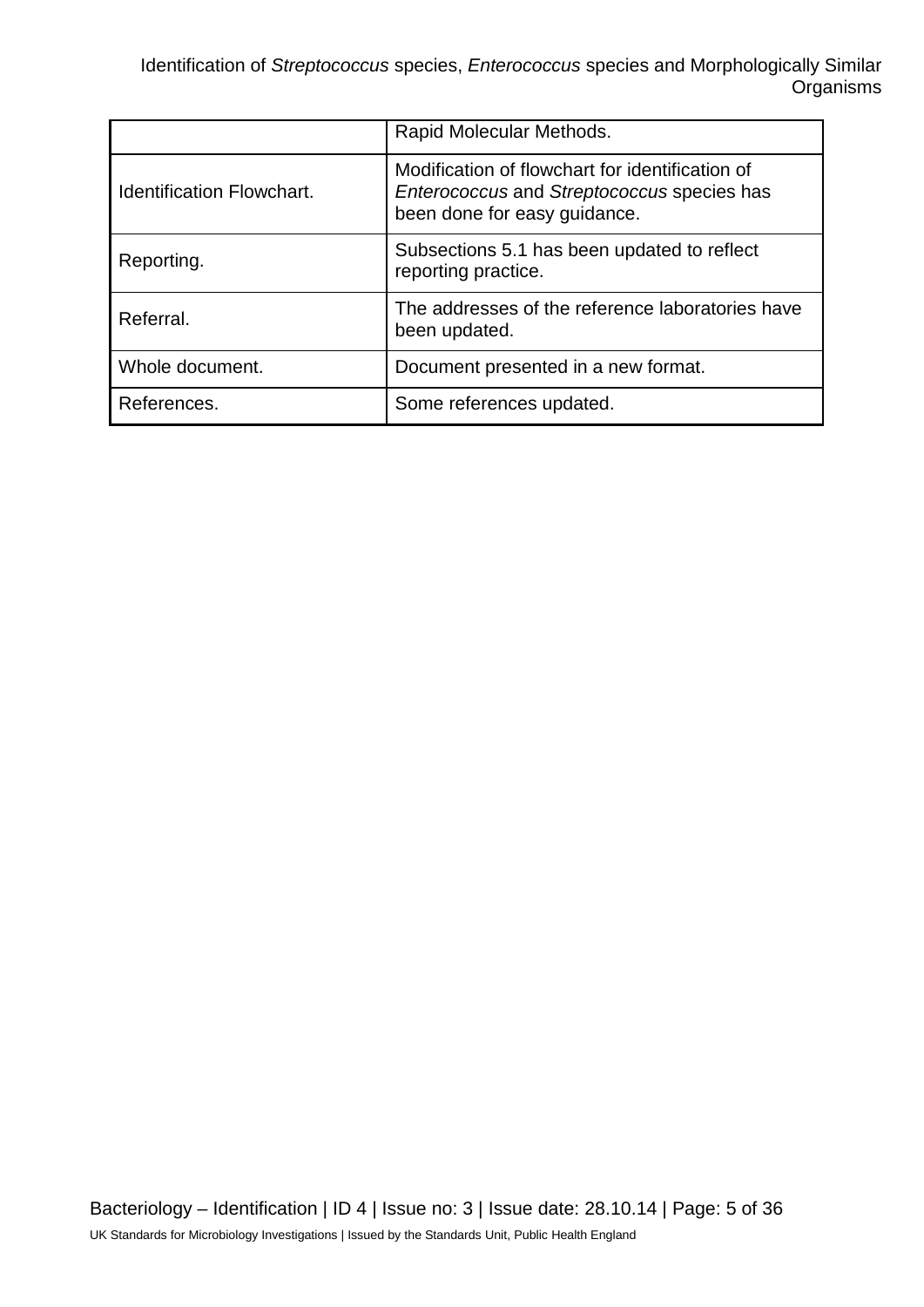# UK Standards for Microbiology Investigations<sup>[#](#page-0-0)</sup>: **Scope and Purpose**

## **Users of SMIs**

- SMIs are primarily intended as a general resource for practising professionals operating in the field of laboratory medicine and infection specialties in the UK.
- SMIs provide clinicians with information about the available test repertoire and the standard of laboratory services they should expect for the investigation of infection in their patients, as well as providing information that aids the electronic ordering of appropriate tests.
- SMIs provide commissioners of healthcare services with the appropriateness and standard of microbiology investigations they should be seeking as part of the clinical and public health care package for their population.

## **Background to SMIs**

SMIs comprise a collection of recommended algorithms and procedures covering all stages of the investigative process in microbiology from the pre-analytical (clinical syndrome) stage to the analytical (laboratory testing) and post analytical (result interpretation and reporting) stages.

Syndromic algorithms are supported by more detailed documents containing advice on the investigation of specific diseases and infections. Guidance notes cover the clinical background, differential diagnosis, and appropriate investigation of particular clinical conditions. Quality guidance notes describe laboratory processes which underpin quality, for example assay validation.

Standardisation of the diagnostic process through the application of SMIs helps to assure the equivalence of investigation strategies in different laboratories across the UK and is essential for public health surveillance, research and development activities.

## **Equal Partnership Working**

 $\overline{a}$ 

SMIs are developed in equal partnership with PHE, NHS, Royal College of Pathologists and professional societies.

The list of participating societies may be found at [https://www.gov.uk/uk-standards-for](https://www.gov.uk/uk-standards-for-microbiology-investigations-smi-quality-and-consistency-in-clinical-laboratories)[microbiology-investigations-smi-quality-and-consistency-in-clinical-laboratories.](https://www.gov.uk/uk-standards-for-microbiology-investigations-smi-quality-and-consistency-in-clinical-laboratories) Inclusion of a logo in an SMI indicates participation of the society in equal partnership and support for the objectives and process of preparing SMIs. Nominees of professional societies are members of the Steering Committee and Working Groups which develop SMIs. The views of nominees cannot be rigorously representative of the members of their nominating organisations nor the corporate views of their organisations. Nominees act as a conduit for two way reporting and dialogue. Representative views are sought through the consultation process.

SMIs are developed, reviewed and updated through a wide consultation process.

<sup>#</sup> Microbiology is used as a generic term to include the two GMC-recognised specialties of Medical Microbiology (which includes Bacteriology, Mycology and Parasitology) and Medical Virology.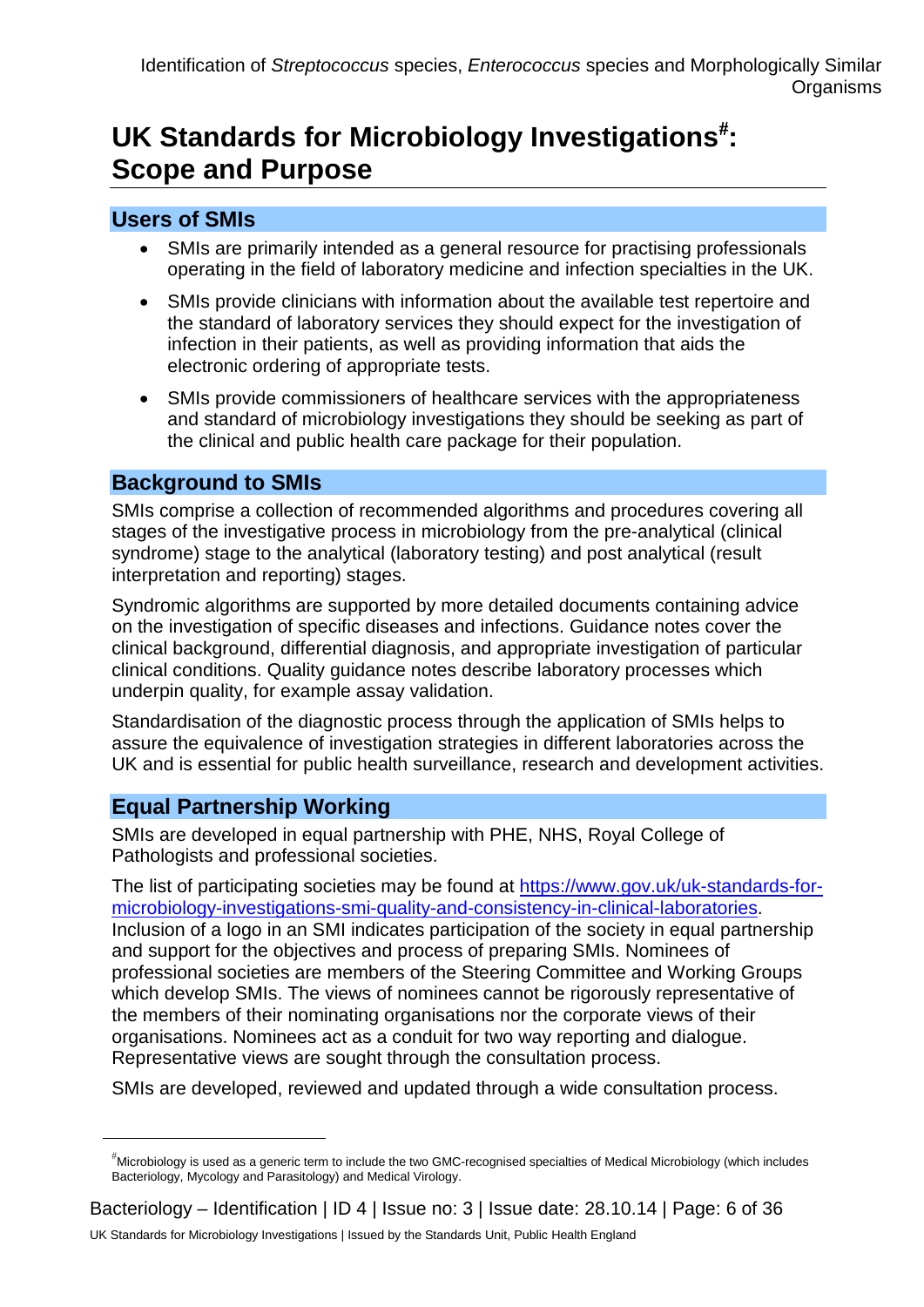## **Quality Assurance**

NICE has accredited the process used by the SMI Working Groups to produce SMIs. The accreditation is applicable to all guidance produced since October 2009. The process for the development of SMIs is certified to ISO 9001:2008.

SMIs represent a good standard of practice to which all clinical and public health microbiology laboratories in the UK are expected to work. SMIs are NICE accredited and represent neither minimum standards of practice nor the highest level of complex laboratory investigation possible. In using SMIs, laboratories should take account of local requirements and undertake additional investigations where appropriate. SMIs help laboratories to meet accreditation requirements by promoting high quality practices which are auditable. SMIs also provide a reference point for method development.

The performance of SMIs depends on competent staff and appropriate quality reagents and equipment. Laboratories should ensure that all commercial and in-house tests have been validated and shown to be fit for purpose. Laboratories should participate in external quality assessment schemes and undertake relevant internal quality control procedures.

## **Patient and Public Involvement**

The SMI Working Groups are committed to patient and public involvement in the development of SMIs. By involving the public, health professionals, scientists and voluntary organisations the resulting SMI will be robust and meet the needs of the user. An opportunity is given to members of the public to contribute to consultations through our open access website.

## **Information Governance and Equality**

PHE is a Caldicott compliant organisation. It seeks to take every possible precaution to prevent unauthorised disclosure of patient details and to ensure that patient-related records are kept under secure conditions.

The development of SMIs are subject to PHE Equality objectives [https://www.gov.uk/government/organisations/public-health-england/about/equality](https://www.gov.uk/government/organisations/public-health-england/about/equality-and-diversity)[and-diversity.](https://www.gov.uk/government/organisations/public-health-england/about/equality-and-diversity) The SMI Working Groups are committed to achieving the equality objectives by effective consultation with members of the public, partners, stakeholders and specialist interest groups.

## **Legal Statement**

Whilst every care has been taken in the preparation of SMIs, PHE and any supporting organisation, shall, to the greatest extent possible under any applicable law, exclude liability for all losses, costs, claims, damages or expenses arising out of or connected with the use of an SMI or any information contained therein. If alterations are made to an SMI, it must be made clear where and by whom such changes have been made.

The evidence base and microbial taxonomy for the SMI is as complete as possible at the time of issue. Any omissions and new material will be considered at the next review. These standards can only be superseded by revisions of the standard, legislative action, or by NICE accredited guidance.

SMIs are Crown copyright which should be acknowledged where appropriate.

Bacteriology – Identification | ID 4 | Issue no: 3 | Issue date: 28.10.14 | Page: 7 of 36 UK Standards for Microbiology Investigations | Issued by the Standards Unit, Public Health England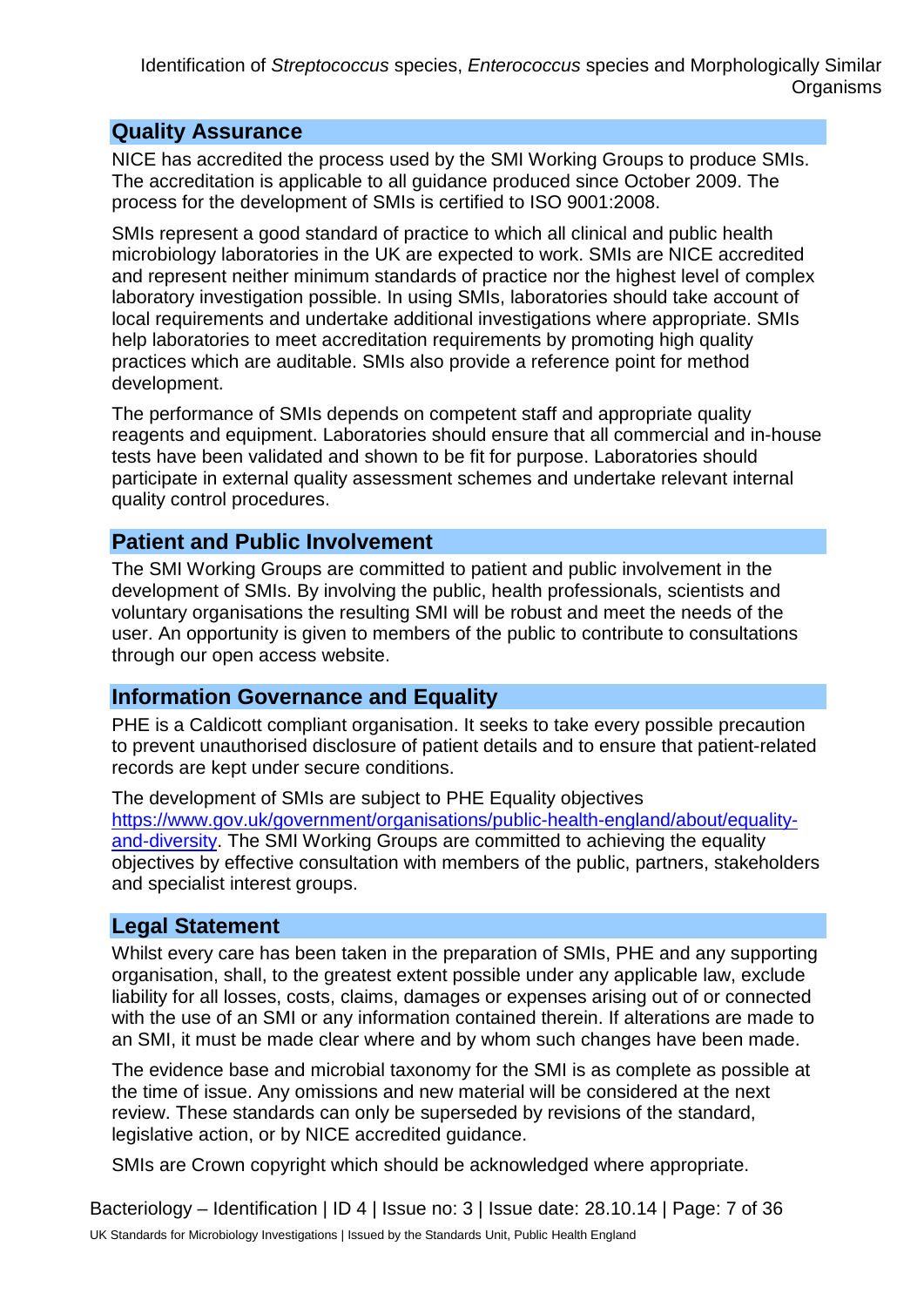## **Suggested Citation for this Document**

Public Health England. (2014). Identification of *Streptococcus* species, *Enterococcus* species and Morphologically Similar Organisms. UK Standards for Microbiology Investigations. ID 4 Issue 3. [https://www.gov.uk/uk-standards-for-microbiology](https://www.gov.uk/uk-standards-for-microbiology-investigations-smi-quality-and-consistency-in-clinical-laboratories)[investigations-smi-quality-and-consistency-in-clinical-laboratories](https://www.gov.uk/uk-standards-for-microbiology-investigations-smi-quality-and-consistency-in-clinical-laboratories)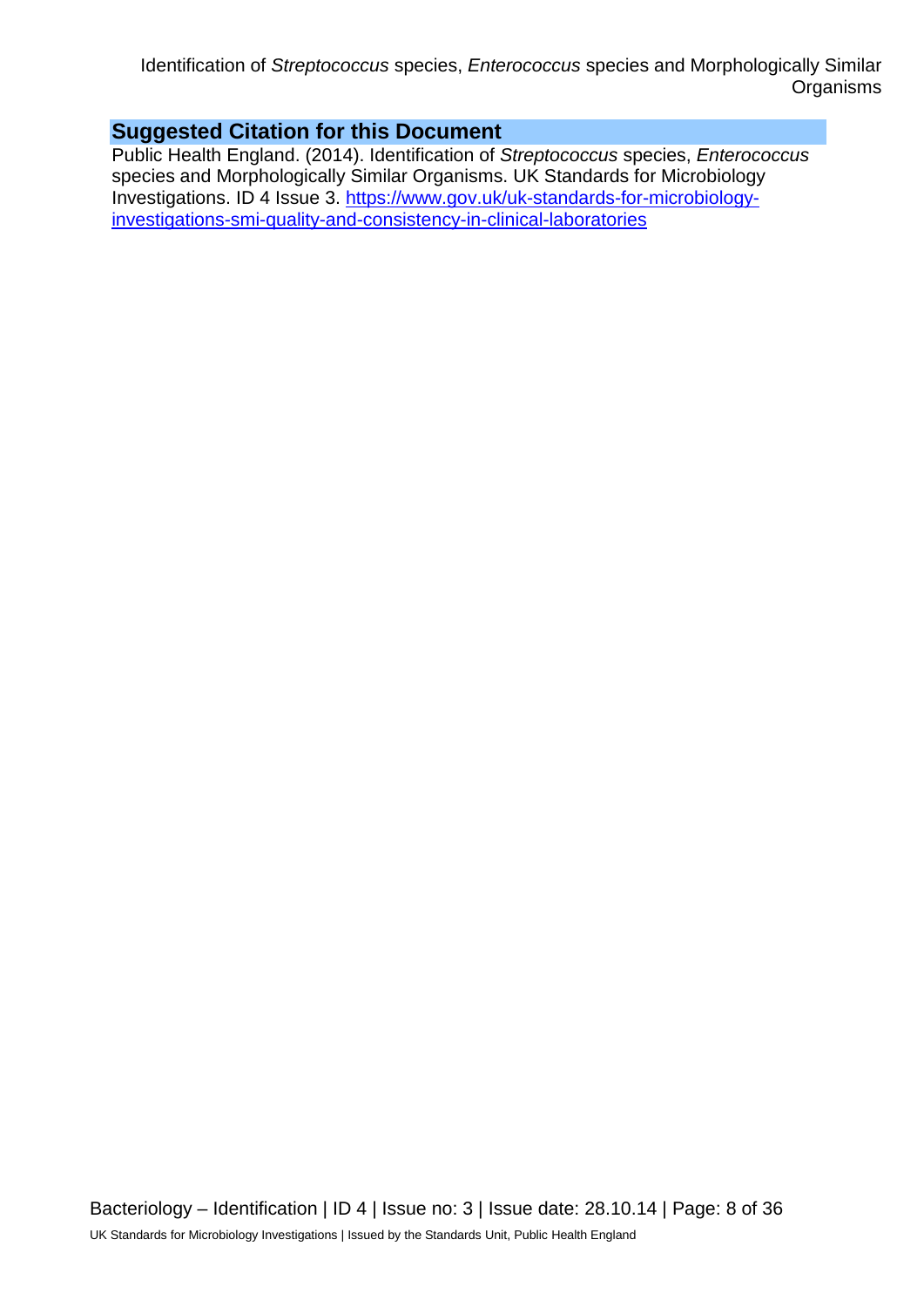# **Scope of Document**

This SMI describes the identification of *Streptococcus* and *Enterococcus* species isolated from clinical material to genus or species level by phenotypic and molecular methods. Organisms morphologically similar to streptococci, which may be found in clinical specimens, are also included.

In view of the constantly evolving taxonomy of this group of organisms, phenotypic methods alone may not adequately identify organisms to species level. This SMI adopts a simplified approach based on grouping organisms with similar phenotypic attributes<sup>1</sup>. Further identification may be necessary where clinically or epidemiologically indicated.

This SMI should be used in conjunction with other SMIs.

## **Introduction**

## **Taxonomy**

In recent years, the taxonomy of streptococci and related organisms has been strikingly resistant to satisfactory classification and has undergone extensive revision, largely following the introduction of molecular identification methods. There are also some differences in opinion on the nomenclature of some of the streptococci between identification systems in the UK and USA. There are currently 99 recognised species of Streptococcus, many of which are associated with disease in humans and animals<sup>2</sup>.

The genus name Enterococcus, originally suggested in 1903 for bacteria previously called *Streptococcus faecalis* and *Streptococcus faecium*, was revived in 1984 when other bacteria were transferred to the genus<sup> $1,3$ </sup>. There are currently 48 members of the genus Enterococcus which are published. *Enterococcus faecalis* and *Enterococcus*  faecium are the commonest enterococci isolated from human infections<sup>4</sup>.

## **Characteristics**

Streptococci are Gram positive cocci (spherical or ovoid) often occurring in pairs and chains. Streptococci are facultatively anaerobic and catalase negative<sup>1</sup>. Carbohydrates are metabolised fermentatively; lactic acid is the major metabolite. Streptococci produce the enzyme leucine aminopeptidase (LAP), which has also been called leucine arylamidase.

On blood agar, the species exhibit various degrees of haemolysis, which can be used as an early step in identifying clinical isolates. Haemolysis produced by colonies on blood agar and Lancefield serological grouping are important factors in presumptive identification.

## **Haemolysis on blood agar:**

- $\bullet$   $\alpha$ -haemolysis partial lysis of the red blood cells surrounding a colony causing a greenish discolouration of the medium
- β-haemolysis complete lysis of the red blood cells surrounding a colony causing a clearing of the blood from the medium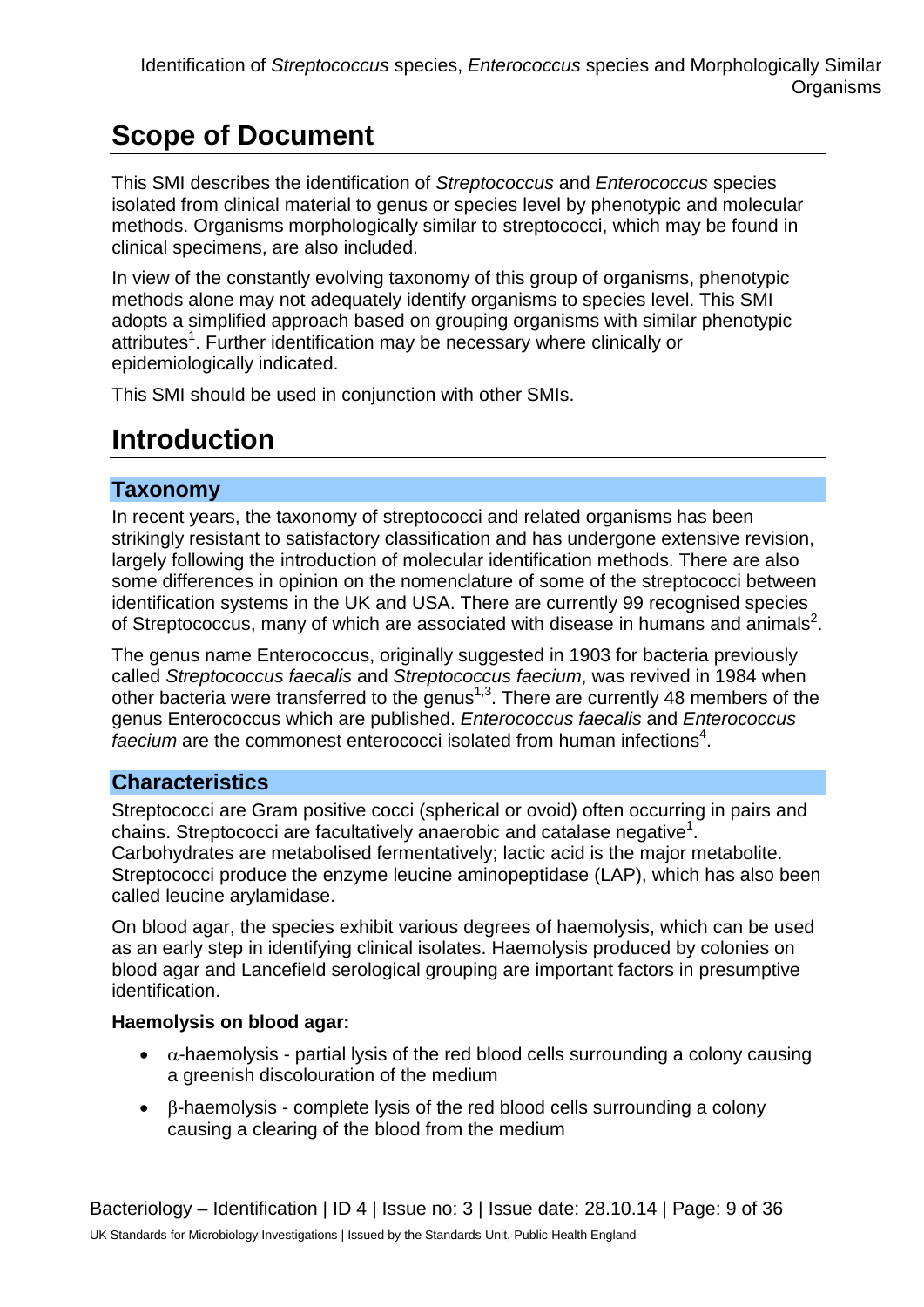- non-haemolytic or (previously called γ-haemolysis) no colour change or clearing of the medium
- $\alpha$ -prime ( $\alpha$ ) or "wide zone"  $\alpha$  haemolysis a small zone of intact red blood cells are seen adjacent to the colony with a zone of complete haemolysis surrounding the zone of intact red blood cells. This type of haemolysis can be confused with β-haemolysis

#### **Lancefield grouping:**

Beta-hemolytic streptococci are further characterised via [Lancefield](http://en.wikipedia.org/wiki/Rebecca_Lancefield) [serotyping,](http://en.wikipedia.org/wiki/Serovar) which describes specific carbohydrates present on the bacterial cell wall<sup>5</sup>. There are 20 described serotypes, named Lancefield groups A to V (excluding I and J).

#### **Lancefield group A**

#### *Streptococcus pyogenes*

*Streptococcus pyogenes* occurs in chains. After 18-24hr incubation at 35-37°C on blood agar colonies are approximately 0.5mm, domed, with an entire edge. Some strains may produce mucoid colonies. Haemolysis is best observed by growing the culture under anaerobic conditions because the haemolysins are more stable in the absence of oxygen<sup>6</sup>.

Lancefield group A streptococci will not grow on media containing bile. Pinpoint colony forms of the *S. anginosus* group may cross react with Lancefield group A antibodies and may grow on media containing bile<sup>7</sup>.

Bacitracin susceptibility has been used presumptively for screening purposes but is unreliable because it is not highly specific and methods vary between laboratories<sup>8-12</sup>.

Resistance to benzylpenicillin has not, at the time of writing, been reported.

The pyrrolidonyl aminopeptidase (which has also been called the pyrrolidonyl arylamidase or PYR) test is positive for Group A streptococci and negative for most other groupable streptococci, although some human strains of groups C and G may be positive. Enterococci are also PYR positive<sup>7,9</sup>.

## **Lancefield group B**

#### *Streptococcus agalactiae*

*Streptococcus agalactiae* occurs in chains. After 18-24hr incubation at 35-37°C colonies tend to be slightly larger than other streptococci (approximately 1mm) and have a less distinct zone of  $\beta$ -haemolysis. Some strains may be non-haemolytic<sup>13</sup>.

Lancefield group B streptococci will grow on media containing bile.

Islam's medium, to detect orange pigment production, may be useful for primary isolation and presumptive identification, but is not recommended in this  $SMI^{13}$ .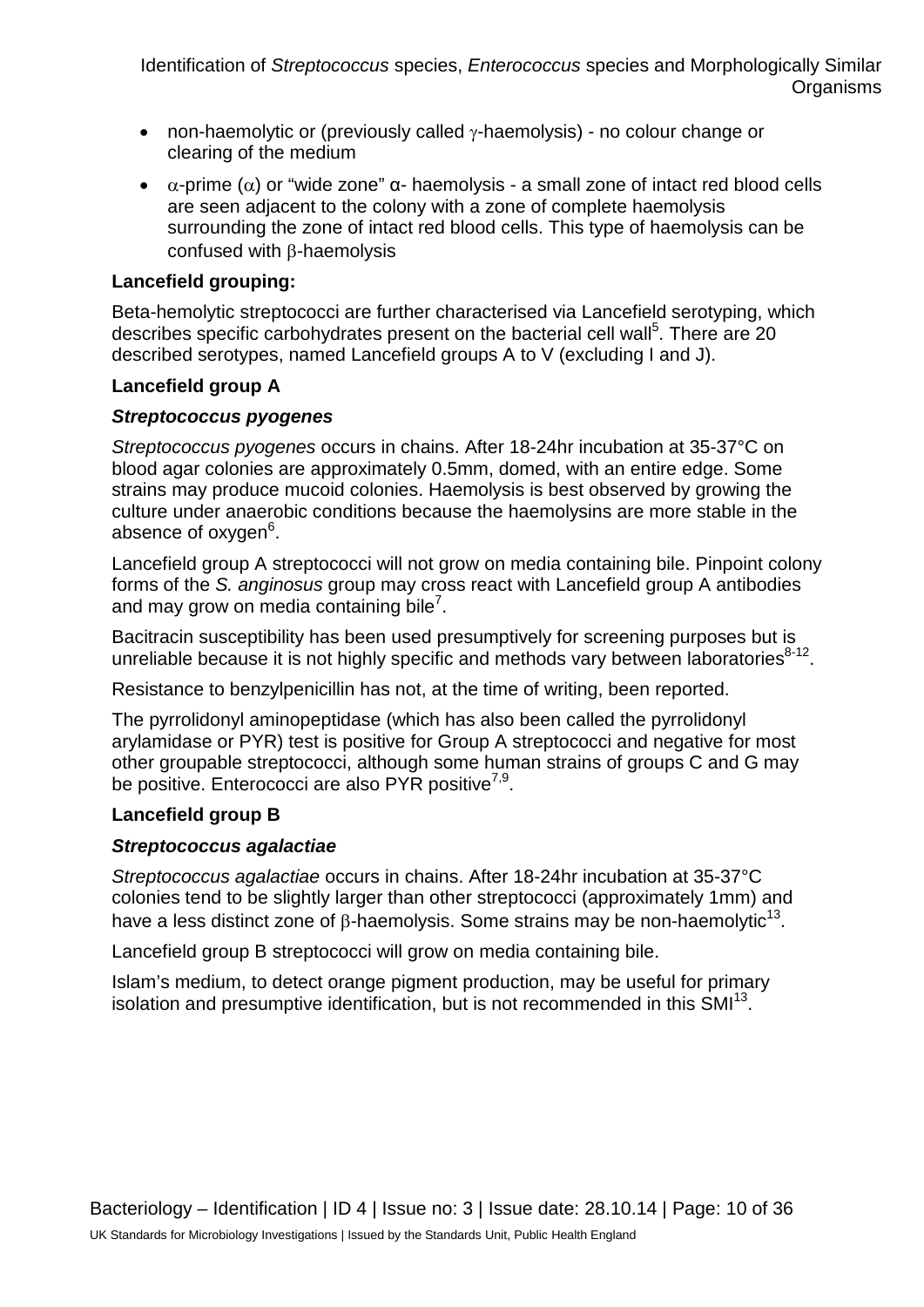## **Lancefield groups A, C, G and L**

#### *Streptococcus dysgalactiae* **subspecies** *equisimilis* **(Lancefield groups A, C, G** and  $L$ <sup>5</sup>

## *Streptococcus equi* **subspecies** *zooepidemicus***<sup>1</sup> (Lancefield group C)**

## *Streptococcus canis* **(Lancefield group G streptococci)14**

Microscopically these species are Gram positive cocci, occurring in chains. Large colony forms of Lancefield groups C and G streptococci (≥0.5mm) produce similar colonies to Group A streptococci15. Group C and G strains of *S. dysgalactiae*  subspecies *equisimilis* are identified much more commonly in human infections than those strains which possess Group A (or L) antigens<sup>5</sup>.

Lancefield groups C and G streptococci will not grow on media containing bile. Pinpoint colony forms of the *S. anginosus* group can cross react with the Lancefield groups C and G antibodies and may grow on media containing bile<sup>9</sup>.

## **Lancefield group A, C, F or G**

## *Streptococcus anginosus* **group:**

#### *Streptococcus anginosus, Streptococcus anginosus subspecies whileyi, Streptococcus constellatus* **subspecies** *constellatus***,** *Streptococcus constellatus* **subspecies** *pharyngis, Streptococcus constellatus* **subspecies**  *viborgensis, Streptococcus intermedius* **(formerly the "***Streptococcus milleri***"**  group<sup>16</sup>

Microscopically these species are Gram positive cocci, occurring in chains. Colonies on blood agar are small ( $\leq 0.5$ mm) and may exhibit  $\alpha$ ,  $\beta$  or no haemolysis after 16-24hr at 35-37°C. Incubation conditions may be of some value for the presumptive identification of the *S. anginosus* group as growth is enhanced by a low oxygen tension and raised  $CO<sub>2</sub>$  levels<sup>17</sup>.

Organisms of this group may possess the Lancefield group A, C, F or G antigen or be ungroupable17. *S. intermedius* possesses no group antigen. *S. constellatus* may express group C, or F and *S. anginosus* may express group A, C, F or G antigens. Human isolates of streptococci which express the group F antigen are highly likely to be members of the *anginosus* group. Streptococci in this group will grow on media containing bile although they are not salt tolerant.

Resistance to sulphonamides and bacitracin may be used as screening tests for organisms of the *S. anginosus* group18.

Identification of an isolate from a clinical specimen as being a member of this group is potentially clinically significant, due to the propensity of this group to be associated with invasive pyogenic infections.

## **Lancefield group D**

## *Enterococcus* **species,** *Streptococcus bovis* **group**

The genus Enterococcus and organisms of the *S. bovis* group possess Lancefield group D antigen. Lancefield group D streptococci will grow on media containing bile and may be differentiated from other streptococci by rapid hydrolysis of aesculin in the presence of 40% bile.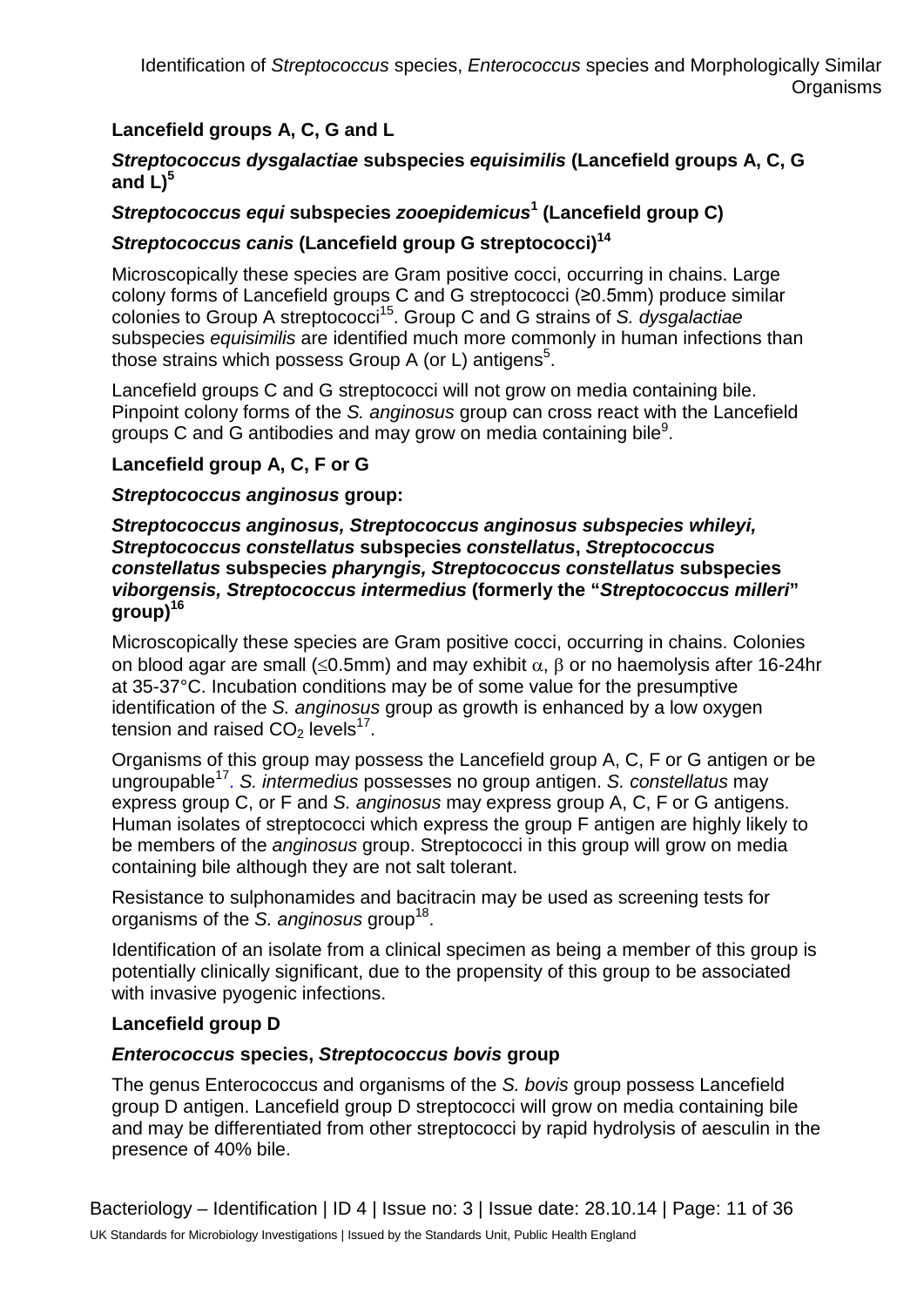Microscopically the enterococci are Gram positive cocci, spherical or ovoid in shape (0.6-2.5µm), usually occurring in pairs or short chains in broth culture. After 18-24hr incubation at 35-37°C on blood agar colonies are 1 - 2mm and may be α, β or nonhaemolytic on horse blood agar. Most species will grow on nutrient agar at 45°C. A few will grow at 50°C, at pH 9.6 and in 6.5% NaCl. They can also survive at 60°C for 30min and are PYR positive which differentiates them from *S. bovis* and *S. gallolyticus*.

Enterococci are facultative anaerobes. Two species within the genus, *Enterococcus cassiflavus* and *Enterococcus gallinarum*, are motile. Enterococci are oxidase negative and ferment carbohydrates. Most species are catalase negative, but some strains produce a pseudocatalase.

Most enterococci possess the group D antigen although some strains can cross react with Lancefield group D and G antiserum<sup>19</sup>.

*E. faecalis* are very rarely resistant to ampicillin<sup>18</sup>. However, vancomycin or glycopeptide resistant enterococci (V/GRE) are becoming increasingly common and this spread of resistance is thought to be due to transposons and plasmids moving between bacterial species<sup>20</sup>. The resistance of vancomycin in enterococci is mediated by *van* genes that encode enzymes for the synthesis of low-affinity precursors that modify the vancomycin-binding target. Currently, there are eight known vancomycin resistant phenotypes: *vanA*, *vanB*, *vanC*, *vanD*, *vanE*, *vanG*, *vanL*, and *vanM.* There are 2 types of glycopeptide resistance in enterococci, intrinsic and acquired. The strains with acquired resistance are the only ones aimed to control and reported in VRE surveillance programmes.

Acquired resistance is primarily found in *Enterococcus faecium* and *Enterococcus faecalis* and is typically encoded by the *vanA* and *vanB* genes. Strains that harbour the *vanA* gene display high levels of resistance to vancomycin and teicoplanin, whereas strains that harbour the *vanB* gene have variable levels of resistance to vancomycin only $2^1$ .

In the *S. bovis* group, there are six species and they include: *S. bovis, S. equinus, S. gallolyticus* (formerly *S. bovis* biotype I)*, S. infantarius* (formerly *S. bovis* biotype II/1), *S. pasteurianus* (formerly *S. bovis* biotype II/2) and *S. lutetiensis*<sup>5</sup>. Microscopically these species are Gram positive cocci, occurring in chains. After 18- 24hr incubation at  $35^{\circ}$ C-37 $^{\circ}$ C in CO<sub>2</sub> or anaerobically, colonies are usually nonhaemolytic on blood agar and 1-2mm in diameter. Members of the *S. bovis* group may be misidentified as enterococci because many strains share the group D antigen. It is important to identify *S. bovis* group organisms from clinical material especially in cases of bacteraemia, because *S. gallolyticus* and *S. pasteurianus* are associated with chronic bowel disease, particularly adenocarcinoma of the colon<sup>22</sup>. The *S. bovis* group may be differentiated from enterococci by a negative reaction in both PYR and arginine tests, whereas enterococci are usually positive for both.

## *Streptococcus suis*

*S. suis* is β-haemolytic on horse blood agar, optochin resistant and PYR negative. They are commonly associated with the Lancefield groups R, S and T. *S. suis* I is associated with group S and *S. suis* II with group R. They do not grow in 6.5% NaCl broth. Some strains are able to grow in the presence of 40% bile and all are able to hydrolyse aesculin.

Bacteriology – Identification | ID 4 | Issue no: 3 | Issue date: 28.10.14 | Page: 12 of 36 UK Standards for Microbiology Investigations | Issued by the Standards Unit, Public Health England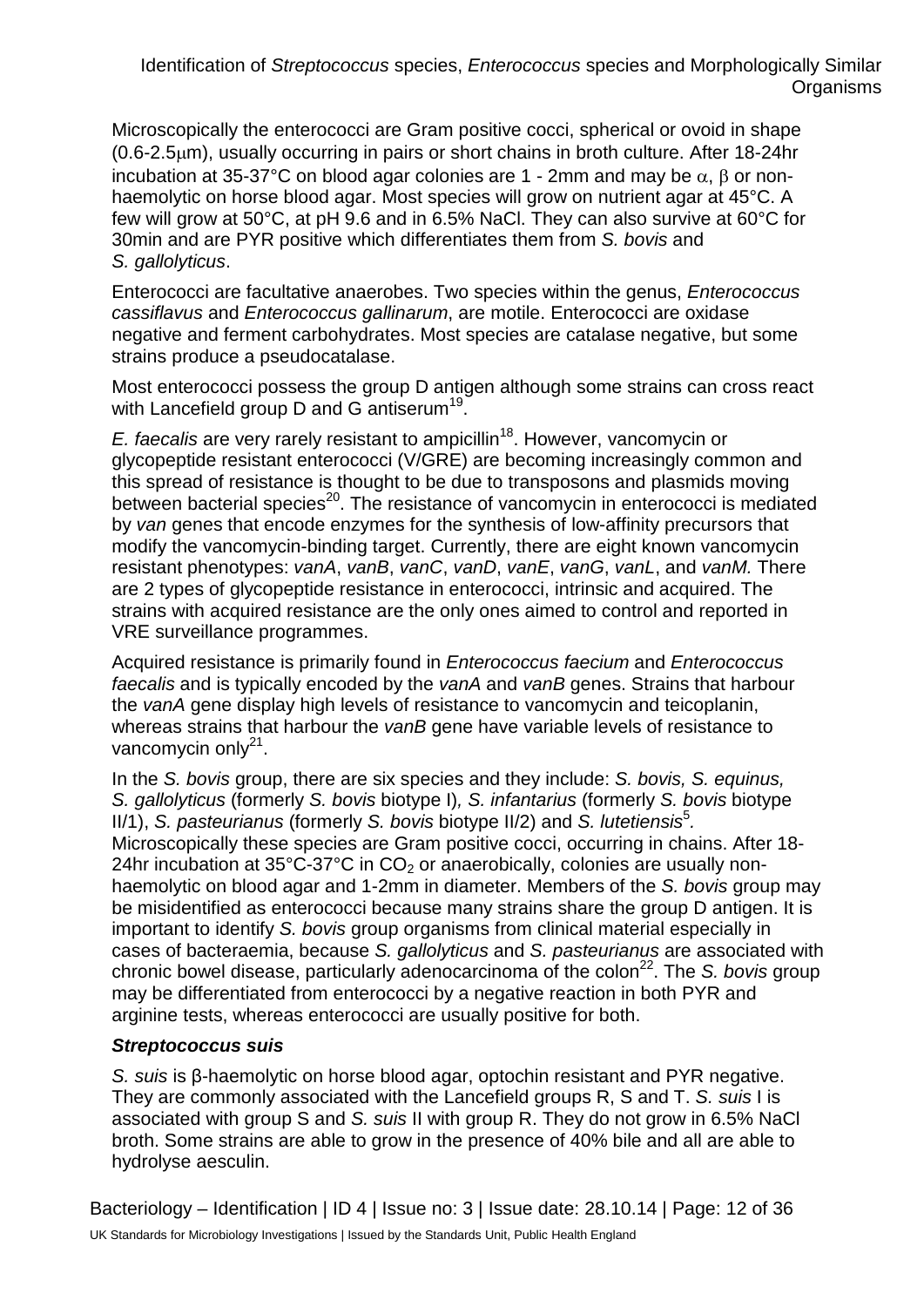## **Non-Lancefield groups**

## *Streptococcus pneumoniae*

*Streptococcus pneumoniae* ("pneumococci") are typically lanceolate cells occurring in pairs, which may be capsulate. Colonies are 1-2mm,  $α$ -haemolytic and may appear as 'draughtsman' colonies due to autolysis of the organisms after incubation in 5-10%  $CO<sub>2</sub>$  at 35-37 $^{\circ}$ C for 16-24hr. Under anaerobic conditions colonies may appear larger and more mucoid.

*S. pneumoniae* are usually sensitive to optochin (ethylhydrocupreine hydrochloride), which enables rapid identification of the organism, but resistance has been described. *S. pneumoniae* are also soluble in bile salts solution.

*S. pneumoniae* may also be identified by serological methods. The 'Quellung reaction' (capsular swelling) may be used microscopically to identify the specific types of *S. pneumoniae*17,18. Commercial agglutination tests are also available for the rapid detection of pneumococcal antigens, but these should be used with caution because cross-reactions may occur with the *S. oralis* and *S. mitis* groups.

## **Viridans streptococci**

"Viridans" is derived from the Latin word *viridis*, meaning green. These species are Gram positive cocci occurring in chains, which are indistinguishable by Gram stain from β-haemolytic streptococci. Colonies are 0.5-1.0mm and may be  $\alpha$  or nonhaemolytic on blood agar after anaerobic incubation at  $35-37^{\circ}$ C in CO<sub>2</sub> for 16-24hr. They possess no Lancefield antigens and are resistant to optochin. They are also not soluble in bile.

In the *Streptococcus mitis* subgroup, *Streptococcus pseudopneumoniae* has been mistaken for *S. pneumoniae* but has a number of features that allows it to be distinguished from *S. pneumoniae:*

- There is no pneumococcal capsule (and is therefore not typable)
- It is not soluble in bile
- It is sensitive to optochin when incubated in ambient air, but appears resistant or to have indeterminate susceptibility when incubated in 5% carbon dioxide
- Commercial DNA probe hybridization tests are falsely positive $^{23}$

Generally these streptococci would not require further identification, other than as an  $\alpha$  or non-haemolytic streptococci, when isolated from sites where they are considered normal flora. Identification of streptococci in cases of suspected endocarditis has some value in the confirmation of the diagnosis and for epidemiological purposes. Some species of streptococci, eg *Streptococcus sanguinis* and *Streptococcus oralis*  (formerly *mitior*), may account for up to 80% of all streptococcal endocarditis cases<sup>24</sup>.

## **Nutritionally Variant Streptococci (NVS)**

NVS have now been reclassified as *Granulicatella adiacens*, *Granulicatella elegans* and *Abiotrophia defectiva*25. NVS require media supplemented with either pyridoxal or cysteine for growth<sup>26,27</sup>.

NVS colonies are small, 0.2-0.5mm in diameter and colonies at the outer edge of the zone becomes enlarged after 24hr because of the nutrients in the surrounding medium. They can be either non-haemolytic or α-haemolytic. NVS are catalase

Bacteriology – Identification | ID 4 | Issue no: 3 | Issue date: 28.10.14 | Page: 13 of 36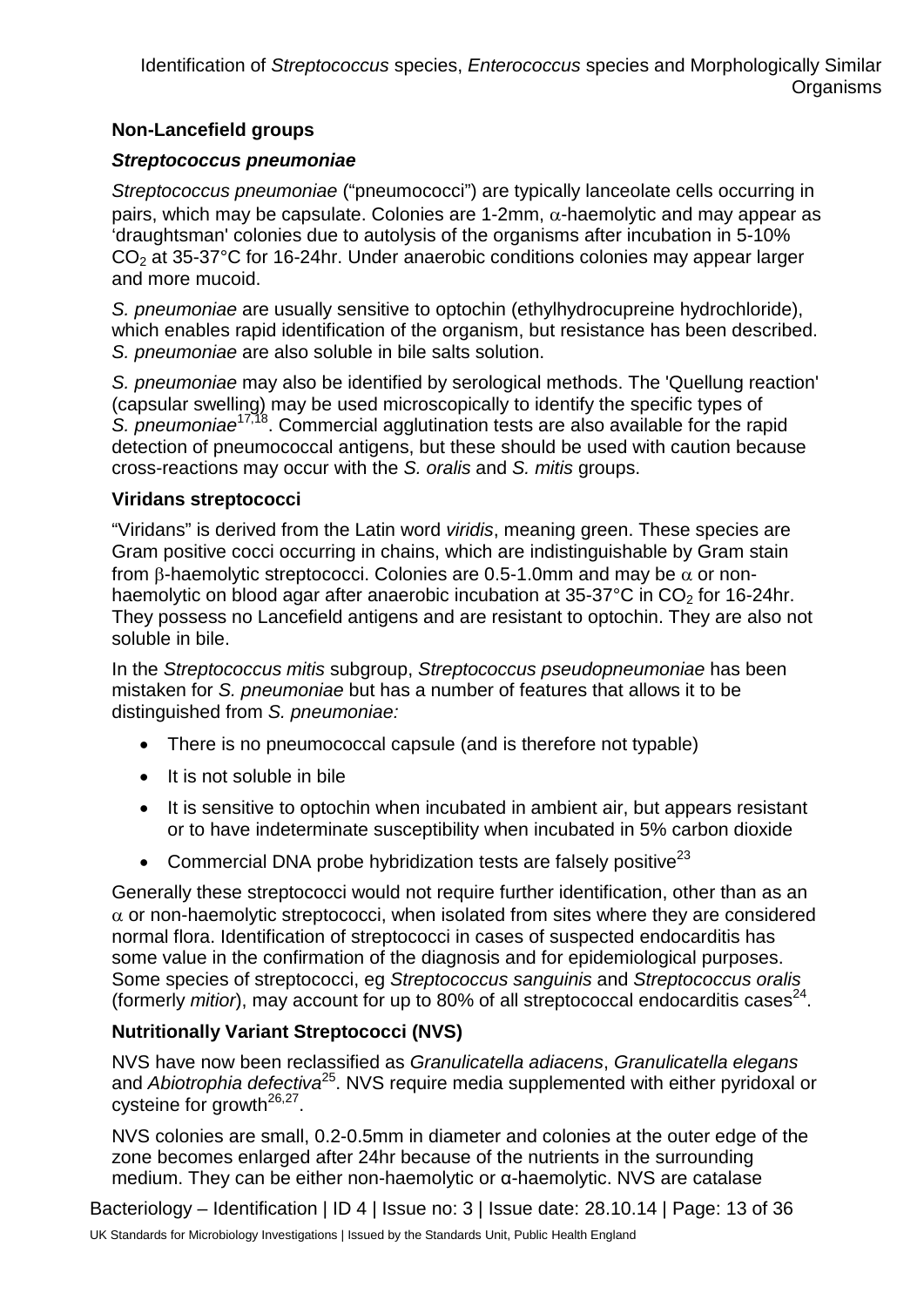negative, oxidase negative and facultaively anaerobic. NVS should be suspected when Gram positive cocci resembling streptococci are seen in positive blood cultures, which subsequently fail to grow on subculture. Repeat subculture of suspect broth should include a blood agar plate with a *Staphylococcus aureus* streak which is examined for satellitism of NVS around the staphylococcus. Alternatively, media may be supplemented with 10mg/L pyridoxal hydrochloride.

Recognition of these species is important for deep seated infections (notably endocarditis) to ensure the most appropriate antimicrobial therapy and they are often associated with negative blood cultures<sup>27-29</sup>.

#### **Unusual** *Streptococcus* **species**

#### *Streptococcus acidominimus*

*Streptococcus acidominimus* belongs to the *Streptococcus viridans* group and microscopically, it occurs in short chains. They are α-haemolytic and catalase negative. They do not hydrolyse aesculin or arginine but ferments sucrose and glucose. They possess no Lancefield antigens and are bile insoluble and optochin resistant.

A few cases of deep-seated human infections by *S. acidominimus* have been reported<sup>30,31</sup>. They are generally quite sensitive to β-lactam antibiotics.

#### **Genera closely related to streptococci**

#### *Aerococcus* **species**

There are seven species of *Aerococcus*, of which five are pathogenic and cause both urinary tract and invasive infections (including Infective Endocarditis) in humans $32-34$ . They are *Aerococcus christensenii, Aerococcus sanguinicola*, *Aerococcus urinae*, *Aerococcus urinaehominis* and *Aerococcus viridans*.

Aerococci resemble "viridans" streptococci on culture but differ microscopically by characteristically occurring as pairs, tetrads or clusters, similar to staphylococci. Sometimes a weak catalase or pseudocatalase reaction is produced. These relatively slow-growing organisms produce small, well-delineated, translucent, alpha-haemolytic colonies on blood agar. Some strains of *Aerococcus viridans* are bile aesculin positive and PYR positive. *Aerococcus urinae* is bile aesculin negative and PYR negative. Growth occurs both under aerobic and anaerobic conditions.

In some commercial identification systems, *Helcococcus kunzii* may be mis-identified as *A. viridans.* Both the API and Vitek also misidentify *A. sanguinicola as A. viridans.*  This makes the reports of infections caused by *A. viridans* problematic when identification is based on these methods $35$ .

Most aerococci are sensitive to beta-lactams as well as to several other groups of antibiotics. *Aerococcus* species are sensitive to vancomycin although elevated MICs have been reported $35$ .

## *Facklamia* **species**

There are six species of which four are from humans (*Facklamia hominis, Facklamia languida, Facklamia sourekii* and *Facklamia ignava*). The most common human species is *Facklamia hominis*. *Facklamia* species resemble "viridans" streptococci on culture. They are Gram positive occurring as pairs, groups or chains. The *Facklamia* species are facultatively anaerobic and grow best in an atmosphere of increased

Bacteriology – Identification | ID 4 | Issue no: 3 | Issue date: 28.10.14 | Page: 14 of 36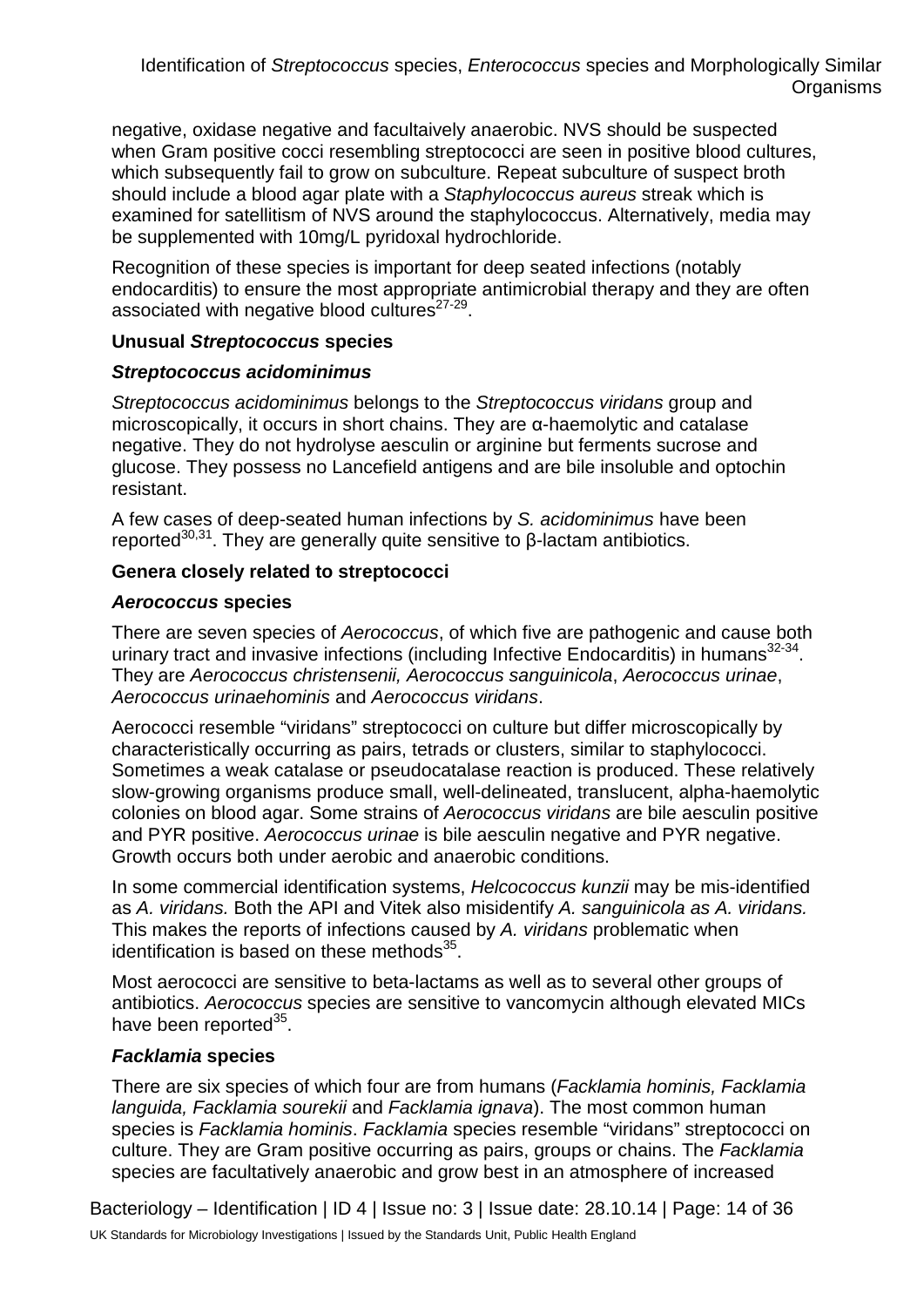carbon dioxide. They are weakly  $\alpha$ -haemolytic and usually hydrolyse urea and not aesculin<sup>36</sup>. They are catalase and oxidase negative but positive for pyrrolidonyl arylamidase and leucine aminopeptidase. They grow well in 6.5% NaCl at 37°C but fail to grow at 10 or 45°C. *Facklamia languida* do not hydrolyse hippurate but all other species do and this is a differentiating characteristic amongst them $37$ . Acid is not produced from glucose and other sugars and nitrate is not reduced<sup>38</sup>.

All Facklamia species are sensitive to amoxicillin and some species strains were resistant to cefotaxime and cefuroxime<sup>36</sup>.

## *Gemella* **species**

There are currently five species isolated from human sources that are recognised: *Gemella haemolysans*, *Gemella morbillorum* (formerly *Streptococcus morbillorum*), *Gemella bergeriae, Gemella sanguinis and Gemella asaccharolytica species nov*<sup>39-42</sup>.

*Gemella* species are catalase negative, facultatively anaerobic, Gram variable cocci, arranged in pairs, tetrads, clusters and sometimes short chains. Some strains easily decolourise on Gram staining, occurring as Gram negative. In addition, some strains may require strictly anaerobic conditions for primary isolation and become aerotolerant after transfer to laboratory media<sup>43</sup>. They are either  $\alpha$ -haemolytic or non-haemolytic on blood agar and resemble colonies of viridans streptococci. Colonies are small and greyish to colourless.

In some commercial identification systems, "viridans" streptococci can be misidentified as *Gemella* species. The only difference between the viridans" streptococci and the *Gemella* species is the cellular arrangement and the requirement by the viridans" streptococci for pyridoxal for growth $43$ .

## *Globicatella* **species**

There are two species of *Globicatella* but the species that is implicated in human infections is *Globicatella sanguinis*44-46.

*Globicatella* species form small viridans streptococcus - like colonies on blood agar plate and produce a weak α-haemolytic reaction. Microscopically, they are Gram positive cocci occurring singly, in pairs or short chains. They are facultatively anaerobic and catalase negative. However, they do not produce leucine aminopeptidase<sup>44</sup>. They are susceptible to vancomycin.

*Globicatella* species can be distinguished from aerococci by cellular morphology. Aerococci form pairs and tetrads while *Globicatella* species form short chains of cocci*.*

## *Helcococcus* **species**

There are currently three species of *Helcococcus* species isolated from humans*.* They are *Helcococcus kunzii, Helcococcus pyogenes* and *Helcococcus sueciensis*47-49.

*Helcococcus* species are Gram positive cocci that are catalase negative and facultatively anaerobic. They are arranged in pairs, tetrads and clusters. They are slow growing and appear like viridans streptococci on blood agar plate. They are usually non-haemolytic which differentiates them from aerococci which form large colonies surrounded by a large zone of α haemolysis after incubation. Acid is produced but not gas from glucose and other sugars. There is no growth on bile-aesculin agar. These species are susceptible to vancomycin.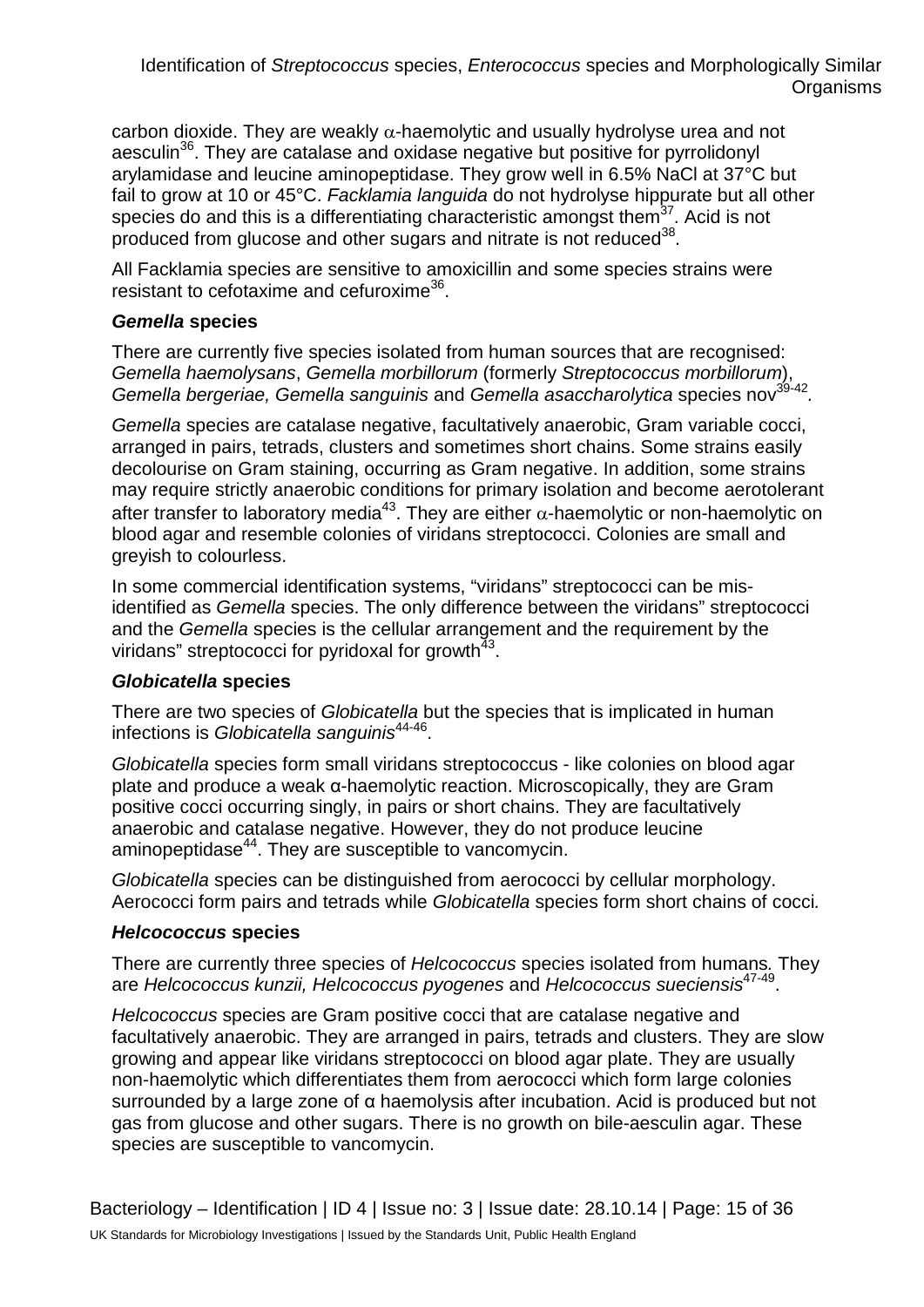*H. kunzii* produces tiny grey, non-haemolytic colonies; growth is stimulated by the addition of serum or Tween 80 to the basal medium. In some commercial identification systems, *Aerococcus viridans* may be mis-identified as *Helcococcus kunzii*43.

*H. pyogenes* produces pinpoint greyish white non-haemolytic colonies and does not hydrolyse aesculin. This demonstrates relative vancomycin resistance like *Pediococcus species*<sup>48</sup>.

*H. sueciensis* produces pinpoint grey, non-haemolytic colonies after 48hr anaerobic incubation. This species was unidentified using commercial API biochemical kits<sup>49</sup>.

#### *Lactococcus* **species**

There are seven species of the Lactococcus currently recognised*. Lactococcus* species are physiologically similar to Enterococci and they have been misidentified because they show many of the characteristics of both streptococci and enterococci. They are facultatively anaerobic,  $\alpha$  or non-haemolytic, Gram positive cocci which occur singly, in pairs or chains. They are bile aesculin positive, but do not possess group  $D$  antigen<sup>43</sup>.

## *Leuconostoc* **species**

The genus *Leuconostoc* consists of the following species (including re-classified and synonymous species): *Leuconostoc mesenteroides (type species), L. amelibiosum, L, argentinum, L. carnosum, L. citreum, L. cremoris, L. dextranicum, L. durionis, L. fallax, L. ficulneum, L. fructosum, L. garlicum, L. gasicomitatum, L. gelidum, L. holzapfelii, L. inhae, L. kimchii, L. lactis, L. miyukkimchii, L. oeni, L. palmae, L. paramesenteroides, L. pseudoficulneum* and *L. pseudomesenteroides.*  Leuconostoc mesenteroides has been implicated in human infections<sup>50,51</sup>.

Of these species, four of them (*L. ficulneum, L. fructosum, L. durionis and L. pseudoficulneum*) have been re-classified and transferred as belonging to the genus Fructobacillus. They are now *Fructobacillus ficulneum, Fructobacillus fructosum, Fructobacillus durionis* and *Fructobacillus pseudoficulneum* respectively. These are non-pathogenic species and they prefer fructose but not glucose as growth substrate. They are found in fructose-rich niches such as flowers, fruits, and fermented foods and more recently in the gastrointestinal tracts of animals consuming fructose $52$ .

*Leuconostoc mesenteroides* has been divided into 4 subspecies; 2 of which were reclassified (*L. cremoris* and *L. dextranicum* have been renamed as *Leuconostoc mesenteroides* subspecies *cremoris* and *Leuconostoc mesenteroides* subspecies *dextranicum* respectively), *Leuconostoc mesenteroides* subspecies *mesenteroides* and then a more recent addition, *Leuconostoc mesenteroides* subspecies *suionicum*53.

*Leuconostoc* species are Gram positive lenticular cocci occurring in pairs and chains and are characteristically vancomycin resistant and produce  $CO<sub>2</sub>$  from glucose. They are catalase negative and colonies often are  $\alpha$ -haemolytic on blood agar. They are facultatively anaerobic and may be confused with the enterococci because most *Leuconostoc* species are bile aesculin positive and some cross-react with the group D antiser $a^{43}$ .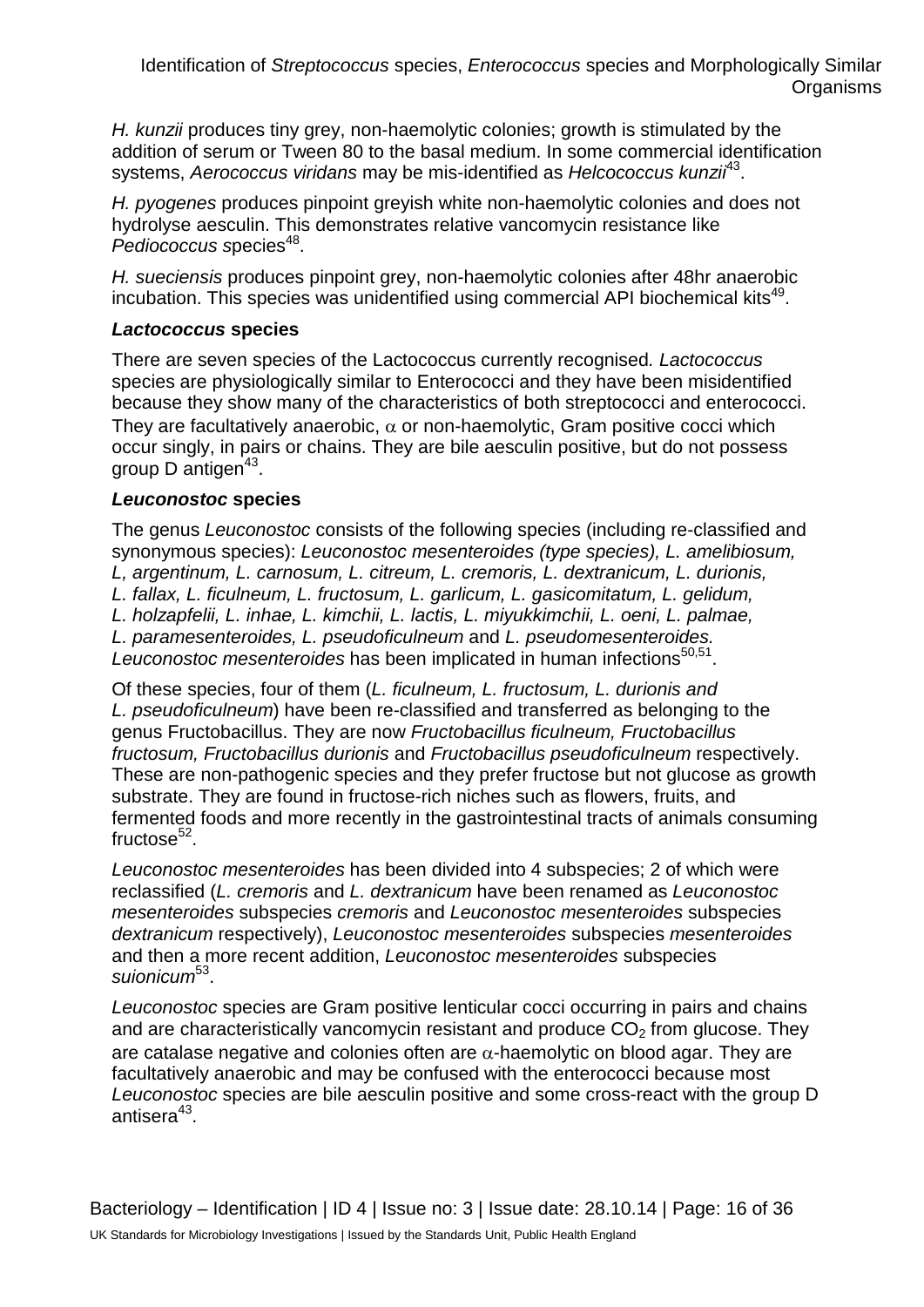## *Pediococcus* **species**

*Pediococcus* species may resemble viridans streptococci on culture, but microscopically they are similar to staphylococci. They are Gram positive cocci appearing in pairs, clusters and tetrads and are intrinsically resistant to vancomycin and moderately susceptible to beta-lactam antimicrobial agents. They are facultatively anaerobic and catalase negative. All strains are non-motile and appear as nonhaemolytic or α-haemolytic on blood agar plate. They are leucine aminopeptidase– positive, which distinguishes them from *Leuconostoc* species<sup>54</sup>. They may be confused with enterococci because they are bile aesculin positive and cross-react with the Group D antisera<sup>43</sup>.

## **Principles of Identification**

Isolates from primary culture are identified by colonial appearance, Gram stain, catalase test, Lancefield grouping and optochin sensitivity. Further identification may be possible by use of biochemical or other tests to distinguish among species.

In some instances based on colonial morphology, clinical details and operator experience, it may be possible to omit the early steps of identification (eg Gram stain and catalase) and proceed to other tests. All identification tests should ideally be performed from non-selective agar.

If Lancefield grouping does not provide sufficient identification for clinical management, a full identification may be obtained using a commercial identification system, in conjunction with the results of sensitivity testing.

Careful consideration should be given to isolates which give an unusual identification.

If confirmation of identification is required, isolates should be sent to a Reference Laboratory where a referred (charged for) taxonomic identification service for streptococci and other related Gram positive, catalase negative genera is available.

# **Technical Information/Limitations**

## **Commercial Identification Systems**

At the time of writing, some commercial kits may give unreliable results with the identification of  $\alpha$ -haemolytic streptococci. There is also poor discrimination between the S*. pneumoniae* and the *S. mitis* group as they are genetically inseparable, and so *Streptococcus mitis/oralis* species can be erroneously identified as *S. pneumoniae*<sup>55</sup>.

Another group that are difficult to differentiate are species belonging to the *S. mitis*  and *S. sanguinis* groups which are often regarded as a single group, they give discordant results due to the low quality of the identification system used.

## **MALDI-TOF MS**

One limitation of MALDI-TOF MS is that it cannot readily distinguish between *Streptococcus pneumoniae* from other members of the *Streptococcus mitis* group. Despite this limitation, subtyping of *Streptococcus pneumoniae* strains by MALDI-TOF MS can be reliably performed, even for immunologically non-typeable or nonencapsulated strains<sup>56</sup>.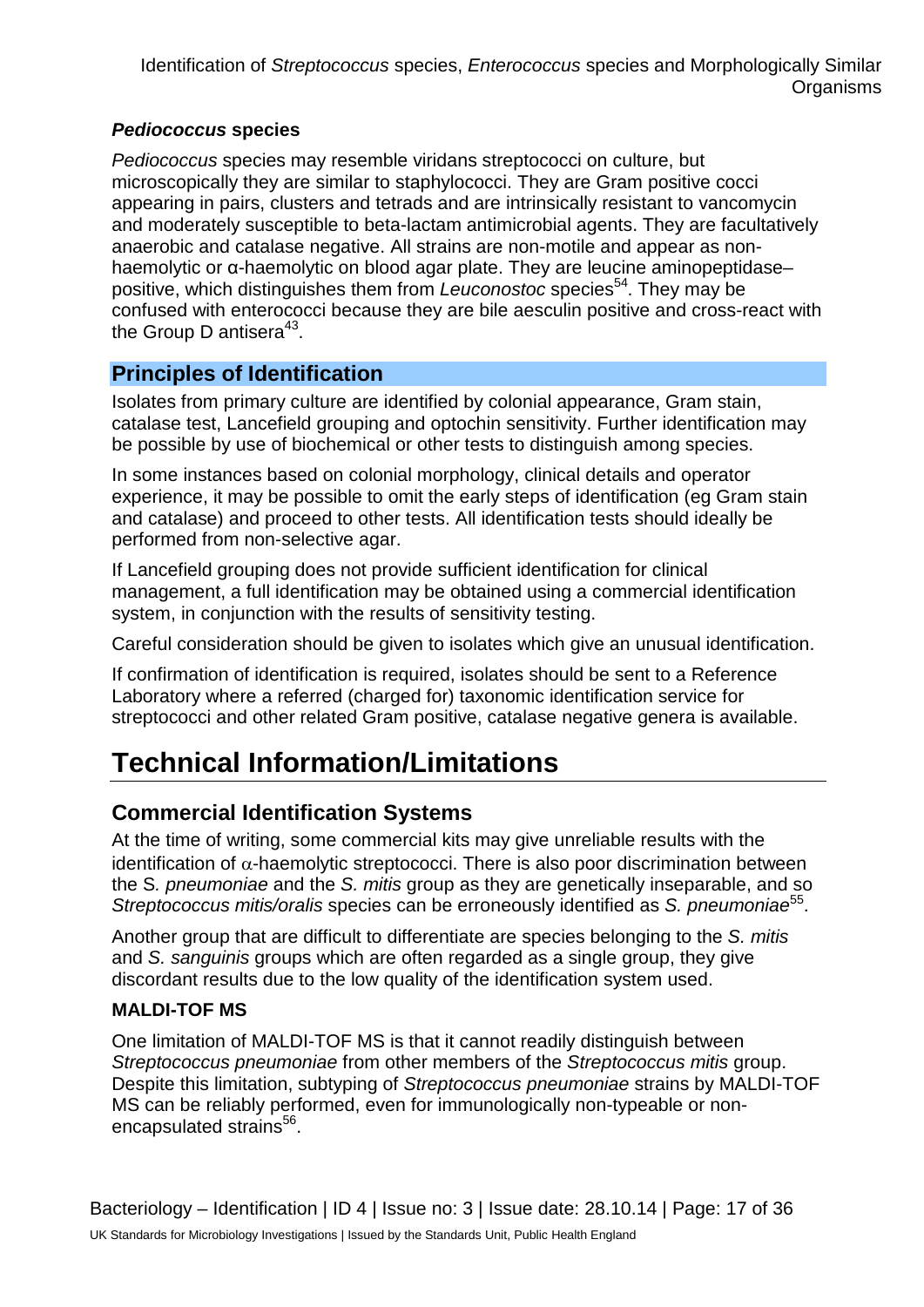## **Catalase test**

Sometimes a weak catalase or pseudocatalase reaction is produced by *Aerococcus* and *Enterococcus* species.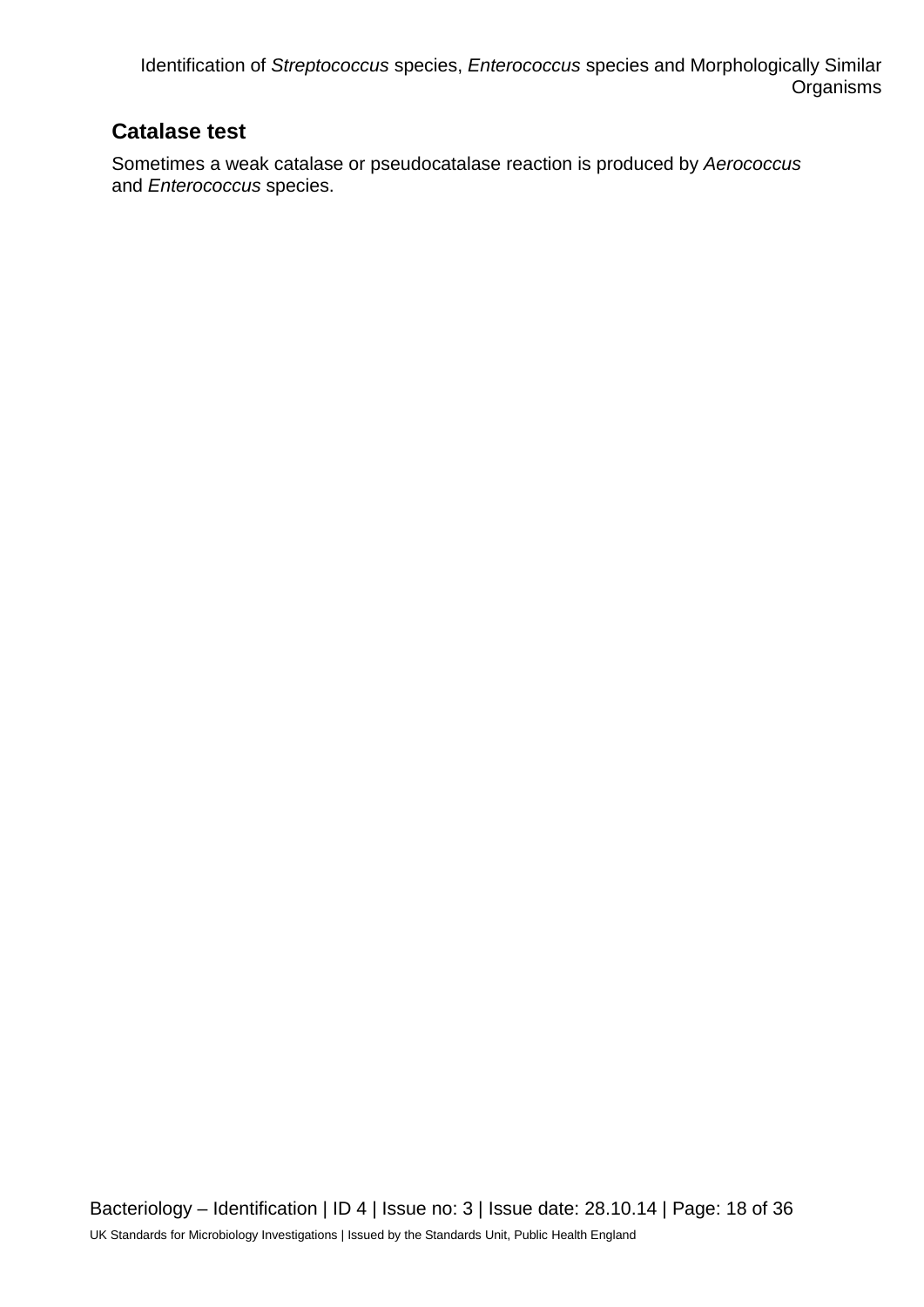# **1 Safety Considerations57-73**

Hazard Group 2 organisms.

Refer to current guidance on the safe handling of all organisms documented in this document.

Appropriate personal protective equipment (PPE) and techniques designed to minimise exposure of the laboratory workers should be worn and adhered to at all time.

Laboratory procedures that give rise to infectious aerosols must be conducted in a microbiological safety cabinet.

Employers should ensure that personnel who are pregnant, immunocompromised or immunosuppressed should be restricted from performing work with these highly infectious microorganisms or from handling isolates requesting for identification of these microorganisms and, in some situations, be restricted to a low-risk laboratory<sup>74</sup>.

Laboratory acquired infections have been reported $75$ .

The above guidance should be supplemented with local COSHH and task specific risk assessments.

Compliance with postal and transport packaging regulations is essential.

## **2 Target Organisms**

## *Streptococcus* **species Reported to have Caused Human Infection43,76**

Streptococci possessing Lancefield group antigens A-G<sup>1</sup>

## **Group A**

*Streptococcus pyogenes* (*Streptococcus anginosus* and *Streptococcus constellatus* subspecies *constellatus* may cross react with the Lancefield group A antigen).

## **Group B**

*Streptococcus agalactiae*

## **Group C**

*Streptococcus dysgalactiae* subspecies *equisimilis*, *Streptococcus equi* subspecies *equi*, *Streptococcus equi* subspecies *zooepidemicus* (*Streptococcus anginosus* and *Streptococcus constellatus* subspecies *pharyngis* may cross react with the Lancefield group C antigen).

## **Group D3,15,19**

*Enterococcus* species (see below)

## *Streptococcus bovis* **group**

Taxonomy of the *S.bovis* group is still an unsolved problem<sup>14</sup>

*Streptococcus bovis, Streptococcus gallolyticus*<sup>77</sup> (*Streptococcus gallolyticus* subsp *gallolyticus* (S. bovis biotype I), *Streptococcus gallolyticus* subsp *pasteurianus*

Bacteriology – Identification | ID 4 | Issue no: 3 | Issue date: 28.10.14 | Page: 19 of 36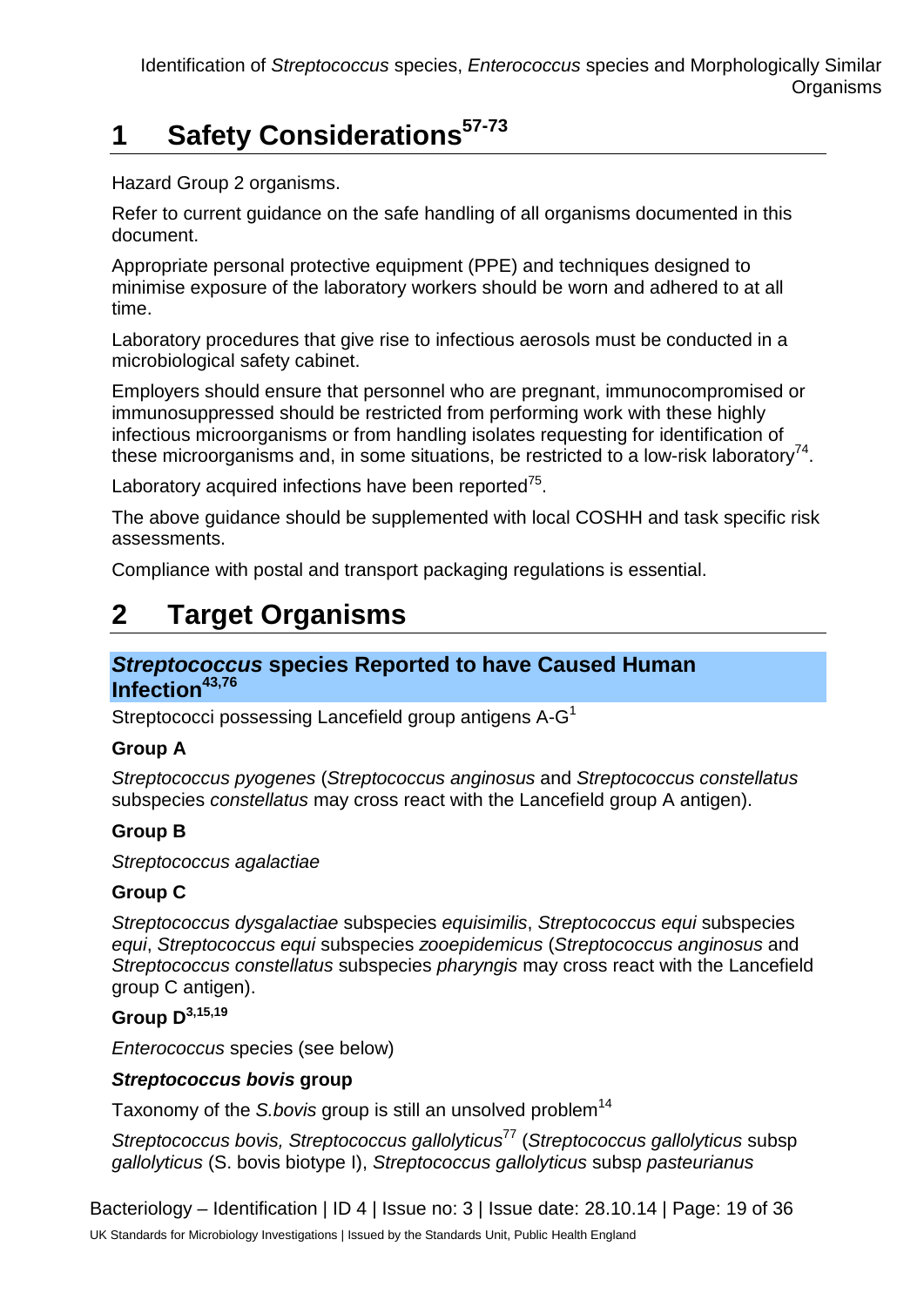(*S. bovis* biotype II/2), *Streptococcus gallolyticus* subsp *macedonicus*), *Streptococcus equinus, Streptococcus infantarius* (formerly *S. bovis* biotype II/1), *Streptococcus pasteurianus, Streptococcus lutetiensis*

## **Group F**

*Streptococcus anginosus, Streptococcus constellatus* subspecies *constellatus*

## **Group G**

Group G streptococci (*Streptococcus anginosus* and *Streptococcus constellatus*  subspecies *constellatus* may cross react with the Lancefield group G antigen).

## **The "viridans" streptococci**

These are divided into 5 subgroups<sup>5</sup>. They are as follows:

*Streptococcus anginosus* **group** (also known as the *S. milleri* group)**16,18**

*Streptococcus anginosus, Streptococcus anginosus* subspecies *whileyi*, *Streptococcus constellatus* subspecies *constellatus*, *Streptococcus constellatus* subspecies *pharyngis*, *Streptococcus constellatus* subspecies *viborgensis*, *Streptococcus intermedius*

*Streptococcus mutans* **group** - *Streptococcus mutans, Streptococcus sobrinus*

*Streptococcus mitis* **group**<sup>2</sup> - *Streptococcus mitis*78, *Streptococcus oralis, Streptococcus sanguinis, Streptococcus gordonii, Streptococcus parasanguinis, Streptococcus cristatus, Streptococcus massiliensis*79, *Streptococcus pneumoniae*\* 14, *Streptococcus pseudopnemoniae*23, *Streptococcus peroris*14,80, *Streptococcus oligofermentans*14, *Streptococcus australis*14, *Streptococcus infantis*14,80, Streptococcus sinensis<sup>81</sup>

*Streptococcus salivarius* **group -** *Streptococcus salivarius, Streptococcus vestibularis*

**Other streptococci** (with uncertain grouping or unknown genetic relationship) - *Streptococcus suis, Streptococcus acidominimus*<sup>82</sup>

**Nutritionally variant streptococci**27,29,83 - *Granulicatella adjacens, Granulicatella elegans, Abiotrophia defectiva.* 

**\***Taxonomically, this is shown to be within the *mitis* cluster but could be separated from all other species.

## *Enterococcus* **species Reported to have Caused Human Infections**

*Enterococcus faecalis, Enterococcus faecium, Enterococcus casseliflavus, Enterococcus dispar, Enterococcus durans, Enterococcus flavescens, Enterococcus gallinarum, Enterococcus raffinosus*

## **Other genera Reported to have Caused Human Infections**

*Aerococcus* species, *Facklamia* species, *Gemella* species, *Globicatella* species, *Helcococcus* species, *Lactococcus* species, *Leuconostoc* species, *Pediococcus* species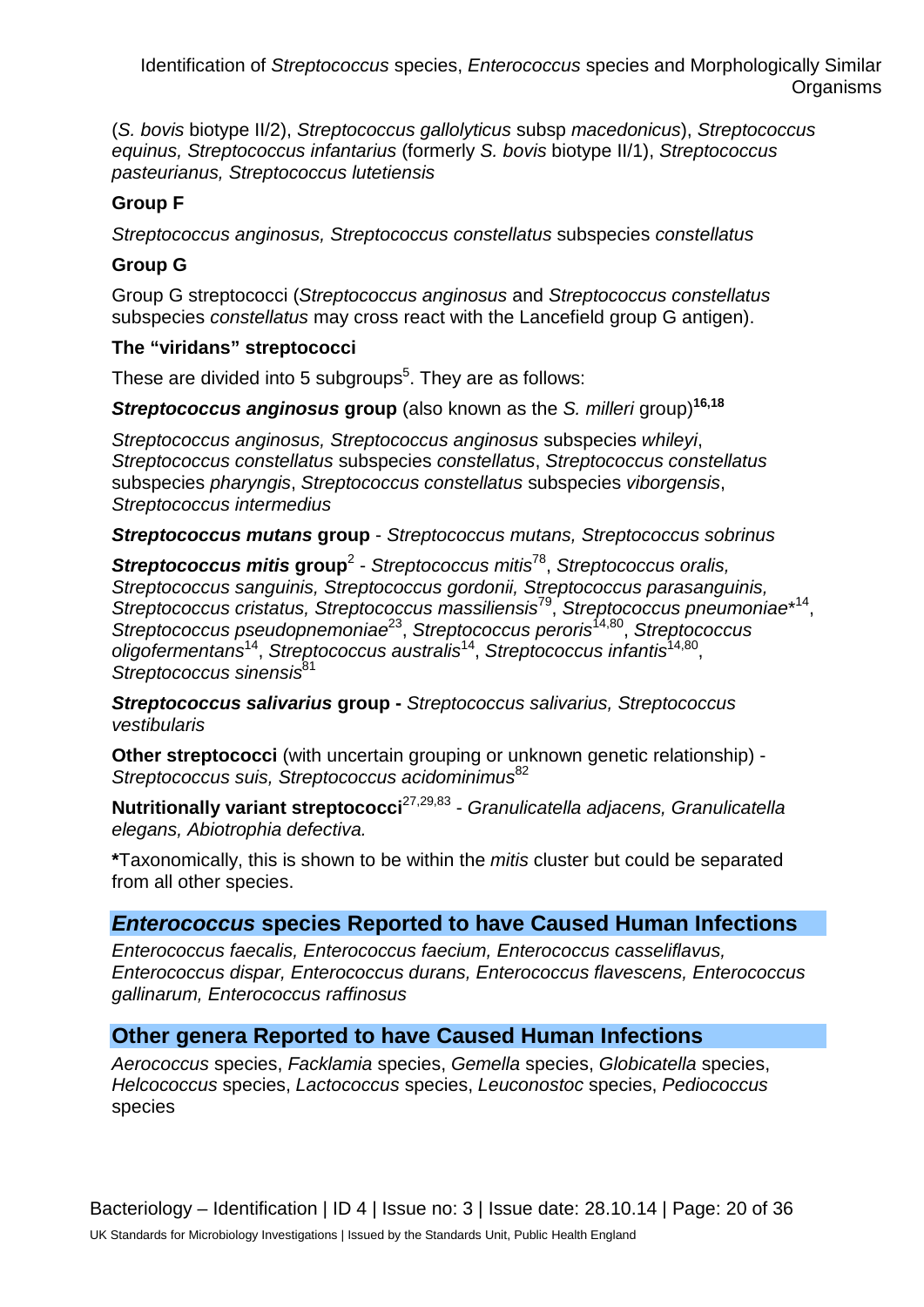## **3 Identification**

## **3.1 Microscopic Appearance**

#### **Gram stain (TP 39 - [Staining Procedures\)](https://www.gov.uk/government/collections/standards-for-microbiology-investigations-smi#test-procedures)**

*Streptococcus*, *Enterococcus* and *Lactococcus* species are Gram positive, round or ovoid cells occurring in pairs, short or long chains or sometimes in clusters.

*Streptococcus pneumoniae* are Gram positive, lanceolate cells occurring in pairs, often with a visible capsule.

*Aerococcus, Pediococcus, Facklamia,* and *Helcococcus* species are Gram positive cocci in clusters or tetrads.

*Gemella and Leuconostoc* species are Gram positive cocci occurring in pairs, clusters and short chains (*Gemella* may be easily decolourised).

## **3.2 Primary Isolation Media**

Blood agar incubated in 5-10%  $CO<sub>2</sub>$  at 35–37°C for 16–24hr, or anaerobically at 35– 37°C for 16-24hr for throat swabs (B 9 - [Investigation of Throat Swabs\)](https://www.gov.uk/government/collections/standards-for-microbiology-investigations-smi#bacteriology)

Staph/Strep agar incubated aerobically at 35–37°C for 16-48hr.

CLED agar incubated aerobically at 35–37°C for 16-24hr.

Fastidious anaerobe agar incubated anaerobically for 16-48hr.

## **3.3 Colonial Appearance**

| Organism                  | <b>Haemolysis</b>         | Characteristics of growth on blood agar after<br>incubation at 35-37°C for 16-24hr                                                 |  |  |  |
|---------------------------|---------------------------|------------------------------------------------------------------------------------------------------------------------------------|--|--|--|
| "group"                   |                           |                                                                                                                                    |  |  |  |
| β-haemolytic streptococci | β                         | Approximately 0.5mm, entire edged, may have a dry<br>appearance, colonies may be difficult to pick off the plate.                  |  |  |  |
| "viridans" streptococci   | $\alpha$ or non           | Colonies are 0.5-1.0mm, entire edged.                                                                                              |  |  |  |
| Enterococci               | $\alpha, \beta$ or non    | Colonies are larger than those of streptococci, usually 1-<br>2mm, with a wet appearance. Haemolysis is variable.                  |  |  |  |
| S. pneumoniae             | $\alpha$                  | Colonies are 1 – 2mm and may appear as "draughtsman"<br>colonies. After anaerobic incubation colonies may be larger<br>and mucoid. |  |  |  |
| "S. anginosus"            | $\alpha$ , $\beta$ or non | Colonies are small $(\leq 0.5$ mm), haemolysis is variable.<br>Some strains have a white "heaped" up colony                        |  |  |  |
| <b>NVS</b>                | $\alpha$ or non           | Colonies are small $(\leq 0.5$ mm), require pyridoxal or cysteine<br>for growth.                                                   |  |  |  |
| Aerococcus species        | $\alpha$                  | Resemble "viridans" streptococci.                                                                                                  |  |  |  |
| Facklamia species         | $\alpha$ or non           | Resemble "viridans" streptococci                                                                                                   |  |  |  |
| Gemella species           | $\alpha$ or non           | Resemble "viridans" streptococci                                                                                                   |  |  |  |

## Bacteriology – Identification | ID 4 | Issue no: 3 | Issue date: 28.10.14 | Page: 21 of 36

UK Standards for Microbiology Investigations | Issued by the Standards Unit, Public Health England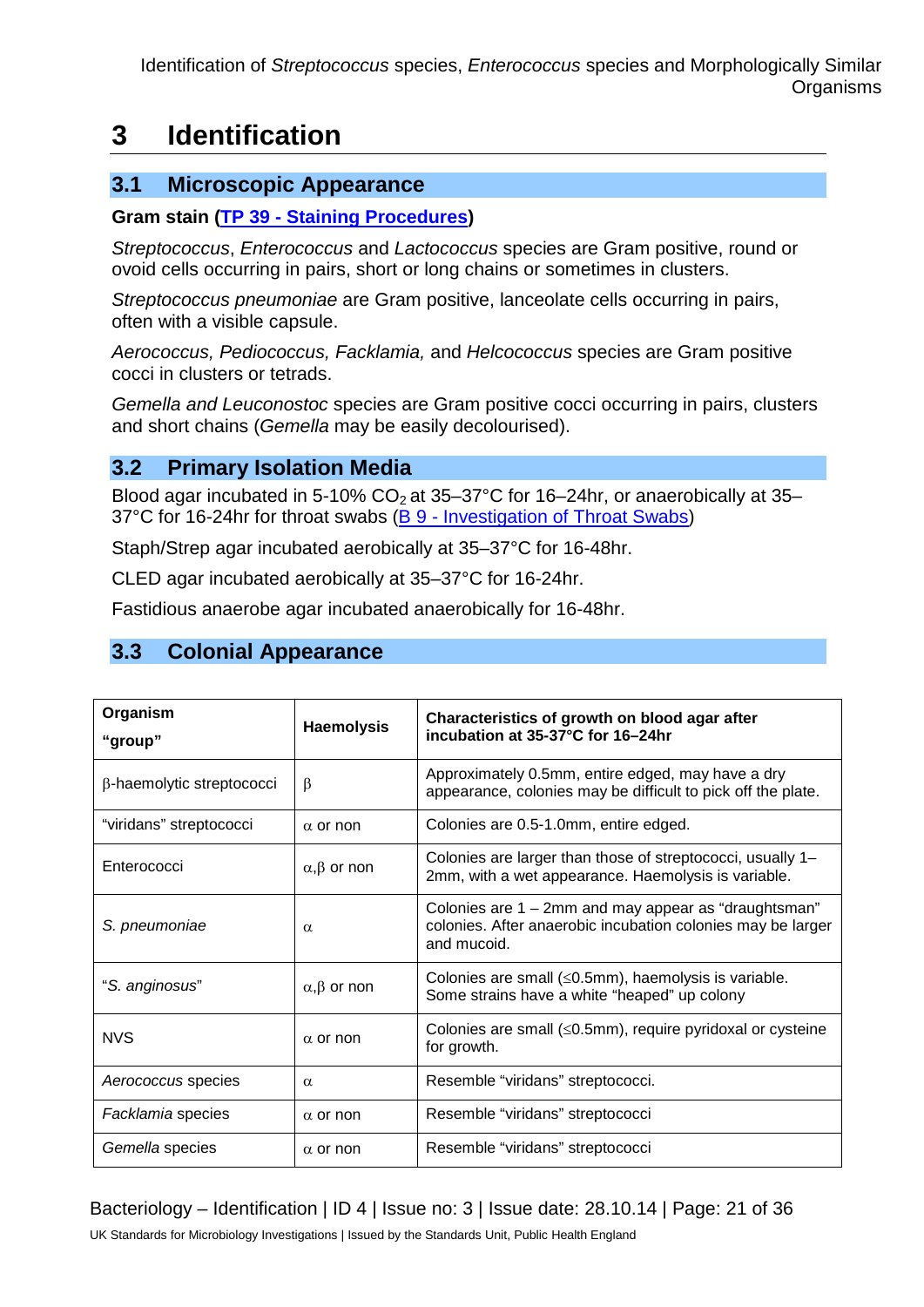| Globicatella species | $\alpha$        | Resemble Aerococcus species       |  |  |
|----------------------|-----------------|-----------------------------------|--|--|
| Helcococcus species  | non             | Resemble "viridans" streptococci. |  |  |
| Lactococcus species  | $\alpha$ or non | Resemble enterococci              |  |  |
| Leuconostoc species  | $\alpha$ or non | Resemble "viridans" streptococci. |  |  |
| Pediococcus species  | $\alpha$ or non | Resemble "viridans" streptococci  |  |  |

## **3.4 Test Procedures**

#### **3.4.1 Biochemical tests**

## **Catalase test (TP 8 - [Catalase Test\)](https://www.gov.uk/government/collections/standards-for-microbiology-investigations-smi#test-procedures)**

Streptococci and morphologically similar organisms are usually catalase negative.

Sometimes a weak catalase or pseudocatalase reaction is produced by *Aerococcus* and *Enterococcus* species.

## **Bile Aesculin hydrolysis test (TP 2 - [Aesculin Hydrolysis Test\)](https://www.gov.uk/government/collections/standards-for-microbiology-investigations-smi#test-procedures)**

Enterococci, Lancefield Group D streptococci and lactococci hydrolyse aesculin in the presence of 40% bile, other streptococci do not.

Some strains of *Aerococcus* and *Leuconostoc* species can hydrolyse aesculin.

## **Optochin sensitivity test (TP 25 - [Optochin Test\)](https://www.gov.uk/government/collections/standards-for-microbiology-investigations-smi#test-procedures)**

*S. pneumoniae* is usually sensitive to optochin, other streptococci are usually resistant.

Occasional strains of *S. oralis*, *S. mitis* and *S. pseudopneumoniae* are optochin sensitive.

## **Pyrrolidonyl arylamidase /PYR-aminopeptidase (PYR)9**

*Enterococci* and *S. pyogenes* are positive; *S. bovis* group and *S. anginosus* group are negative.

## **Bile solubility test** (optional) **(TP 5 - [Bile Solubility Test\)](https://www.gov.uk/government/collections/standards-for-microbiology-investigations-smi#test-procedures)**

*S. pneumoniae* is soluble in 10% bile salts, *S. pseudopneumoniae* is partially soluble and other  $\alpha$ -haemolytic streptococci are insoluble.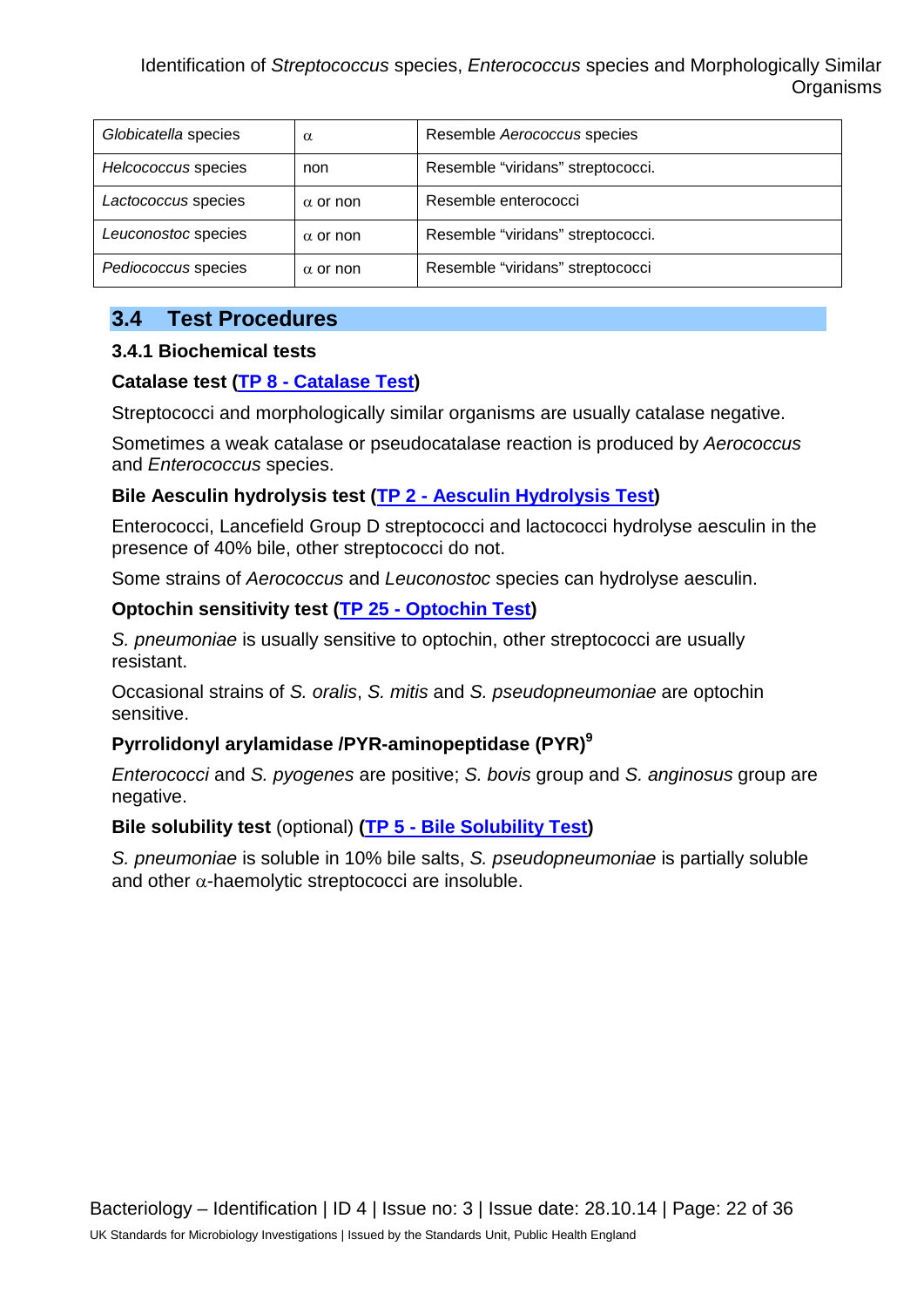## **Summary of test results**

|                                                                                                                                                                                                                                                   | <b>Possess</b><br>Lancefield<br>grouping<br>antigen | Optochin<br>sensitivity<br>test <sup>24</sup> | <b>Catalase</b><br>test  | <b>Aesculin</b><br>hydrolysis<br>test | <b>PYR</b>     |  |
|---------------------------------------------------------------------------------------------------------------------------------------------------------------------------------------------------------------------------------------------------|-----------------------------------------------------|-----------------------------------------------|--------------------------|---------------------------------------|----------------|--|
|                                                                                                                                                                                                                                                   | (Commercial<br>kit)                                 | (TP 25)                                       | (TP 8)                   | (TP 2)                                |                |  |
| Group B, C, F and G                                                                                                                                                                                                                               | $\ddot{}$                                           | $\mathsf{R}$                                  | $\overline{\phantom{a}}$ | $\overline{\phantom{a}}$              | $\blacksquare$ |  |
| S. pneumoniae                                                                                                                                                                                                                                     | $\blacksquare$                                      | S                                             | ÷,                       |                                       | $\mathsf{d}$   |  |
| <b>Group D</b>                                                                                                                                                                                                                                    | $\ddot{}$                                           | $\mathsf{R}$                                  | $\overline{\phantom{a}}$ | $\ddot{}$                             | ÷,             |  |
| <b>Enterococci</b>                                                                                                                                                                                                                                | $\ddot{}$                                           | $\mathsf{R}$                                  | $\mathsf{V}$             | $\ddot{}$                             | $\ddot{}$      |  |
| S. bovis                                                                                                                                                                                                                                          | $(v)$ #                                             | $\mathsf{R}$                                  | $\blacksquare$           | $\ddot{}$                             | $\sim$         |  |
| <b>Aerococcus species</b>                                                                                                                                                                                                                         | $\overline{\phantom{a}}$                            | $\mathsf{R}$                                  | v                        | $\mathsf{v}$                          | D              |  |
| <b>Group A</b>                                                                                                                                                                                                                                    | $\ddot{}$                                           | $\mathsf{R}$                                  | $\overline{\phantom{a}}$ | $\blacksquare$                        | $\ddot{}$      |  |
| S. anginosus group                                                                                                                                                                                                                                | $\mathsf{v}$                                        | $\mathsf{R}$                                  |                          | v                                     |                |  |
| "viridans"<br>streptococci                                                                                                                                                                                                                        |                                                     | $\mathsf{V}$                                  | $\overline{\phantom{a}}$ | <b>ND</b>                             | <b>ND</b>      |  |
| <b>Facklamia species</b>                                                                                                                                                                                                                          | $\blacksquare$                                      | $\mathsf{R}$                                  | ÷,                       | ÷,                                    | $\ddot{}$      |  |
| <b>Gemella species</b>                                                                                                                                                                                                                            | $\overline{a}$                                      | $\mathsf{R}$                                  | W                        | $\overline{\phantom{0}}$              | $+$            |  |
| <b>Globicatella species</b>                                                                                                                                                                                                                       | ä,                                                  | $\mathsf{R}$                                  | ÷,                       | $\ddot{}$                             | $\ddot{}$      |  |
| <b>Helcococcus species</b>                                                                                                                                                                                                                        | $\mathbf{r}$                                        | $\mathsf{R}$                                  | $\blacksquare$           | $\blacksquare$                        | $\ddot{}$      |  |
| Leuconostoc species                                                                                                                                                                                                                               | $\blacksquare$                                      | $\mathsf{R}$                                  |                          | d                                     | D              |  |
| <b>Pediococcus species</b>                                                                                                                                                                                                                        | cr                                                  | $\mathsf{R}$                                  | $\blacksquare$           | $\ddot{}$                             | ÷,             |  |
| v-variable<br>S-sensitive<br>cr-cross reacts d-6-84% strains positive<br>R-resistant<br>w-weak reaction ND- no data<br>$\ddot{}$<br># - In the S. bovis group, Streptococcus infantarius (formerly S. bovis biotype II/1) and S. lutetiensis both |                                                     |                                               |                          |                                       |                |  |
| give variable results with the Lancefield grouping of antigens <sup>5</sup> .                                                                                                                                                                     |                                                     |                                               |                          |                                       |                |  |

These test results are consistent with taxonomy from three widely published systems<sup>1,9,84</sup>

## **3.4.2 Streptococcal grouping (Commercial Identification Kits)**

Lancefield showed that the majority of pathogenic *streptococci* possess specific carbohydrate antigens, which permit the classification of *streptococci* into groups. These streptococcal group antigens can be extracted from the cells using either the acid, formamide or the enzymatic method<sup>85-87</sup>. The use of an enzymatic extraction procedure considerably shortens the time required for antigen extraction and much improves the antigen yield, partially for Group D *streptococci.*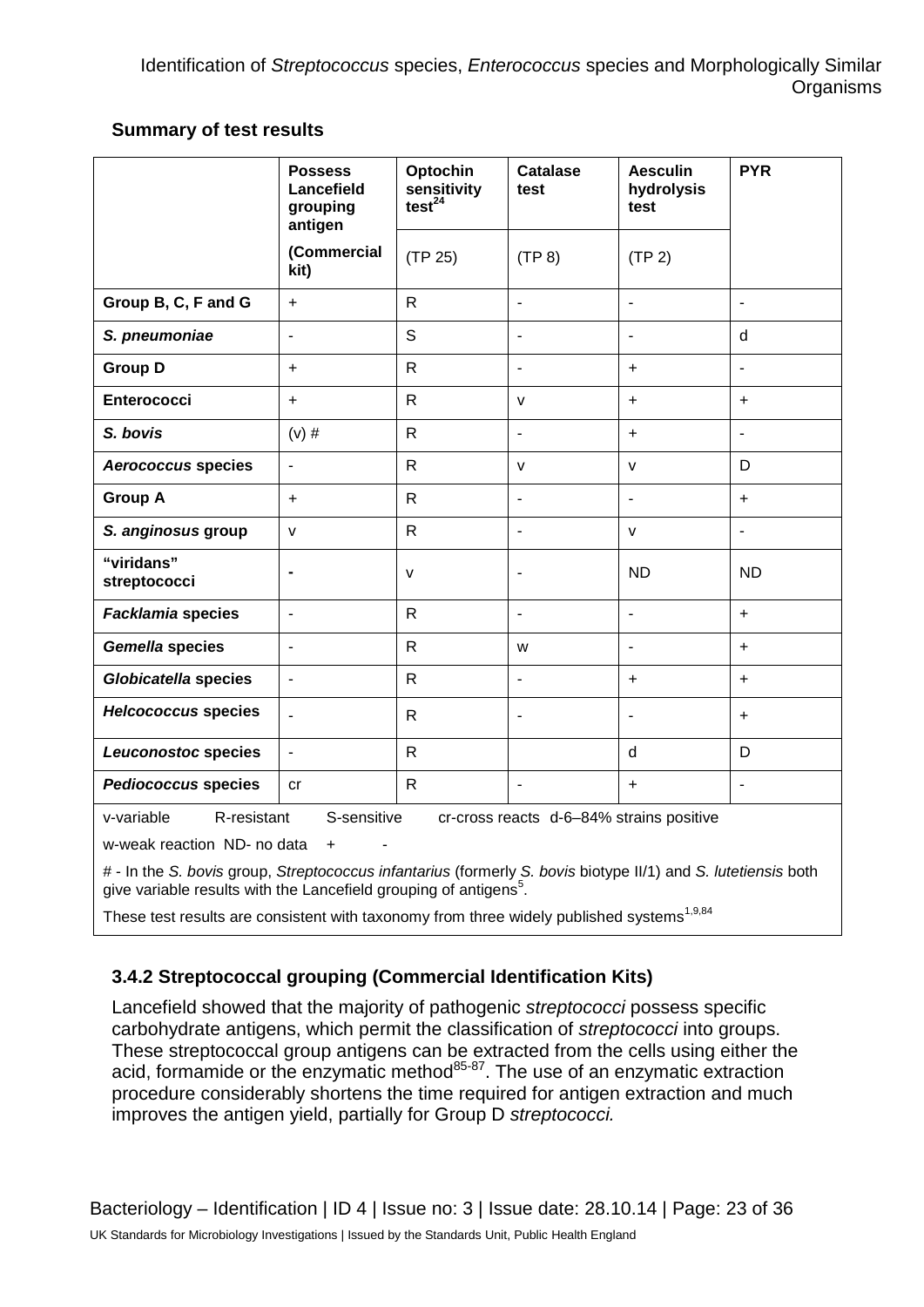Most commercial latex tests are now based on modified nitrous reagents, which will rapidly extract the group antigens without the need for any incubation. Latex test particles are sensitised with group specific antibody and will agglutinate in the presence of homologous antigen. The group specific antigens are extracted from streptococci by using an instant room temperature nitrous acid extraction procedure. The extract is then neutralized and the antigens are identified by agglutination. For Lancefield groups A, B, C, D, F and G, cross reactions may occur. Laboratories should follow manufacturer's instructions and rapid tests and kits should be validated and be shown to be fit for purpose prior to use.

## **3.4.3 Matrix Assisted Laser Desorption Ionisation Time-of-Flight Mass Spectrometry (MALDI-TOF MS)**

MALDI-TOF has been developed and validated to determine species and lineages of *Streptococcus* and *Enterococcus* species<sup>88</sup>. This has been shown to be a rapid and powerful tool because of its reproducibility, speed and sensitivity of analysis. The advantage of MALDI-TOF as compared with PFGE is that the results of the analysis are available within a few hours rather than several days. One limitation of MALDI-TOF is that it cannot readily distinguish between *Streptococcus pneuomoniae* from other members of the *Streptococcus mitis* group. Despite this limitation, subtyping of *Streptococcus pneumoniae* strains by MALDI-TOF MS can be reliably performed, even for immunologically non-typeable or non-encapsulated strains<sup>56</sup>. This has also been used for identification of aerococci to the species level but however, the accuracy of MALDI-TOF MS identification of bacterial species that are uncommon in clinical samples, such as aerococci, needs to be further evaluated<sup>89</sup>.

## **3.4.4 Nucleic Acid Amplification Tests (NAATs)**

PCR is now established as a rapid, reliable and reproducible technique for identification of *Streptococcus and Enterococcus* species. For *Streptococcus* species, there are various PCRs for the different groups and their target genes and depending on clinical details, the appropriate PCR will be performed.

Multiplex PCR is a rapid and convenient assay that allows simultaneous amplification of more than one locus in the same reaction and this has provided a reliable and rapid alternative to phenotypic testing and monoplex PCRs for the detection of five potential virulence genes (aggregation substance, gelatinase, cytolysin, enterococcal surface protein and, very recently, hyaluronidase) in enterococci, capsule type determination of *Streptococcus agalactiae*, for pneumococcal capsular serotypes etc<sup>90-92</sup>.

PCR has also been used for simultaneous detection of glycopeptide resistance genotypes and identification to the species level of clinically relevant enterococci (*Enterococcus faecium*, *E. faecalis*, *E. gallinarum*, and *E. casseliflavus*) 93.

## **3.5 Further Identification**

Following the growth characteristics, colonial morphology, catalase test, Gram stain of the culture, serological results and biochemical identification results, if further identification is required, send isolate to the Reference Laboratory.

## **Rapid Methods**

A variety of rapid typing methods have been developed for isolates from clinical samples; these include molecular techniques such as Pulsed Field Gel Electrophoresis (PFGE), 16S rRNA gene sequencing, *atpA* Gene Sequence Analysis,

Bacteriology – Identification | ID 4 | Issue no: 3 | Issue date: 28.10.14 | Page: 24 of 36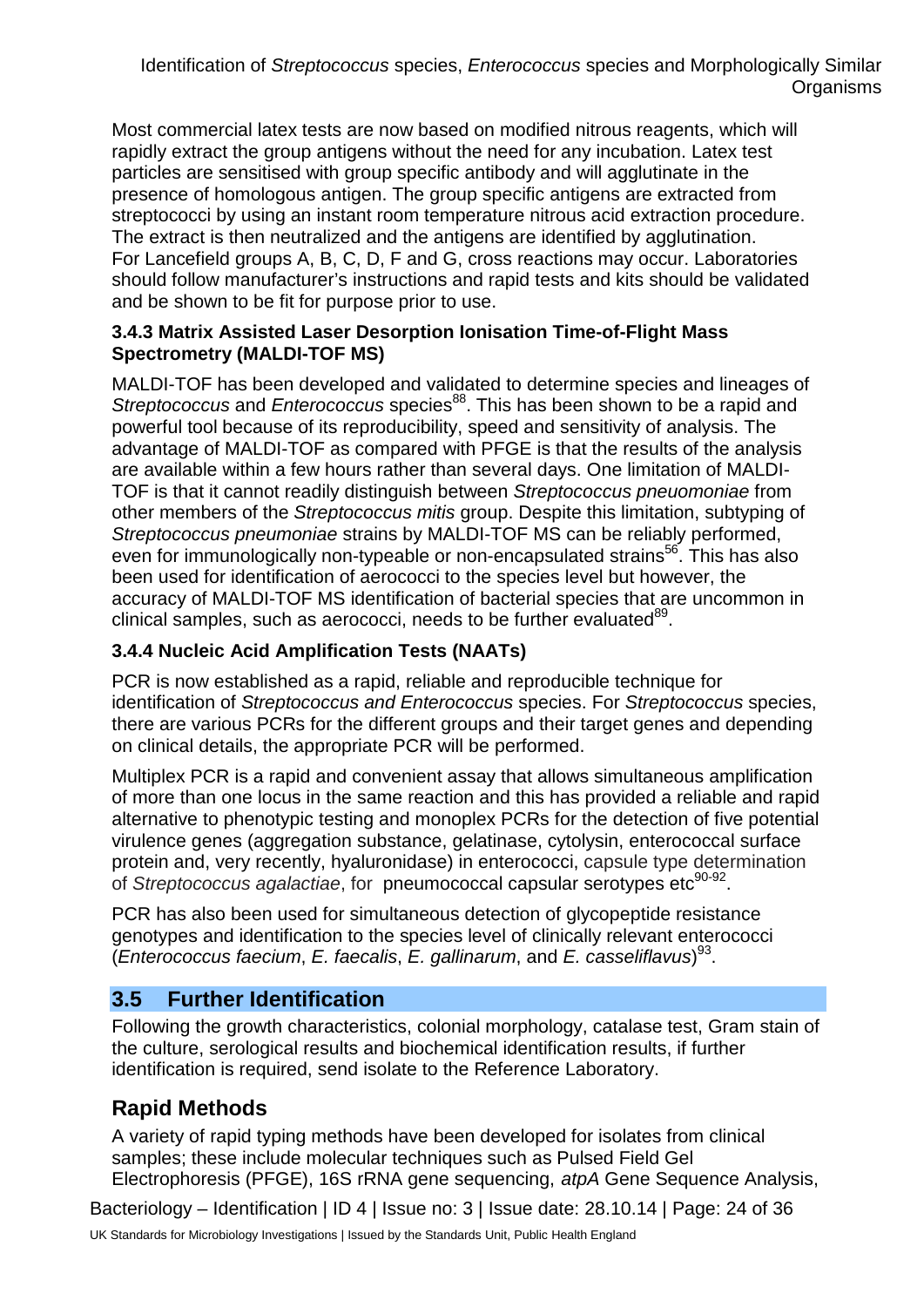and Multilocus sequence typing (MLST). All of these approaches enable subtyping of unrelated strains, but do so with different accuracy, discriminatory power, and reproducibility.

However, some of these methods remain accessible to reference laboratories only and are difficult to implement for routine bacterial identification in a clinical laboratory.

## **Sequencing**

**Sequencing-based** *emm* **typing** by the use of oligonucleotides that target the N-terminus of the M-protein coding gene is the most practical method of Group A typing because the gene coding for the group A *Streptococcus* M protein contains a hypervariable region that is subject to many single nucleotide polymorphisms, which serves as the basis for emm typing *S. pyogenes* isolates<sup>94</sup>.

*atpA* **Gene Sequence Analysis** is used to differentiate all currently known *Enterococcus* species on the basis of their *atpA* sequences and the 16S rRNA gene is very useful for discriminating the main groups of enterococci, ie the *E. avium*, *E. casseliflavus*, *E. cecorum*, *E. faecalis*, and *E. faecium* species groups; but it fails to discriminate closely related species, ie the members of *E. faecalis* and *E. faecium*  species groups and *Streptococcus* species are not readily identified by the sequencing of the16S rRNA gene<sup>4</sup>.

## **Pulsed Field Gel Electrophoresis (PFGE)**

PFGE is a highly reproducible, discriminatory and effective epidemiological molecular typing method for identifying and classifying streptococci and enterococci into subtypes that is considered the reference standard<sup>95</sup>. However, PFGE was found to be superior for interpretation of the interstrain relationships among enterococci but did not result in species-specific discriminative DNA bands<sup>4</sup>. However, due to its timeconsuming nature (30hr or longer to perform) and its requirement for special equipment, PFGE is not used widely outside the reference laboratories.

## **Multi-locus sequence typing (MLST)**

Multi-locus sequence typing (MLST) is a highly discriminatory tool that is widely used for phylogenetic typing of bacteria as well as to study the molecular epidemiology and population genetic structure of microorganisms. MLST is based on PCR amplification and sequencing of internal fragments of a number (usually 6 or 7) of essential or housekeeping genes spread around the bacterial chromosome. MLST measures the DNA sequence variations in a set of housekeeping genes directly and characterises strains by their unique allelic profiles.

The principle of MLST is simple: the technique involves PCR amplification followed by DNA sequencing. Nucleotide differences between strains can be checked at a variable number of genes depending on the degree of discrimination desired. Due to the sequence conservation in housekeeping genes, MLST sometimes lacks the discriminatory power to differentiate bacterial strains, which limits its use in epidemiological investigations. Its advantages are that it is unambiguous and highly portable and sequence data can be compared readily between laboratories and data stored in a central database is easily accessible via the internet to produce a powerful resource for global epidemiology<sup>96</sup>.

This has been used successfully in the typing and investigation of the population structure of *Streptococcus agalactiae* (Lancefield group B streptococcus, GBS)

Bacteriology – Identification | ID 4 | Issue no: 3 | Issue date: 28.10.14 | Page: 25 of 36 UK Standards for Microbiology Investigations | Issued by the Standards Unit, Public Health England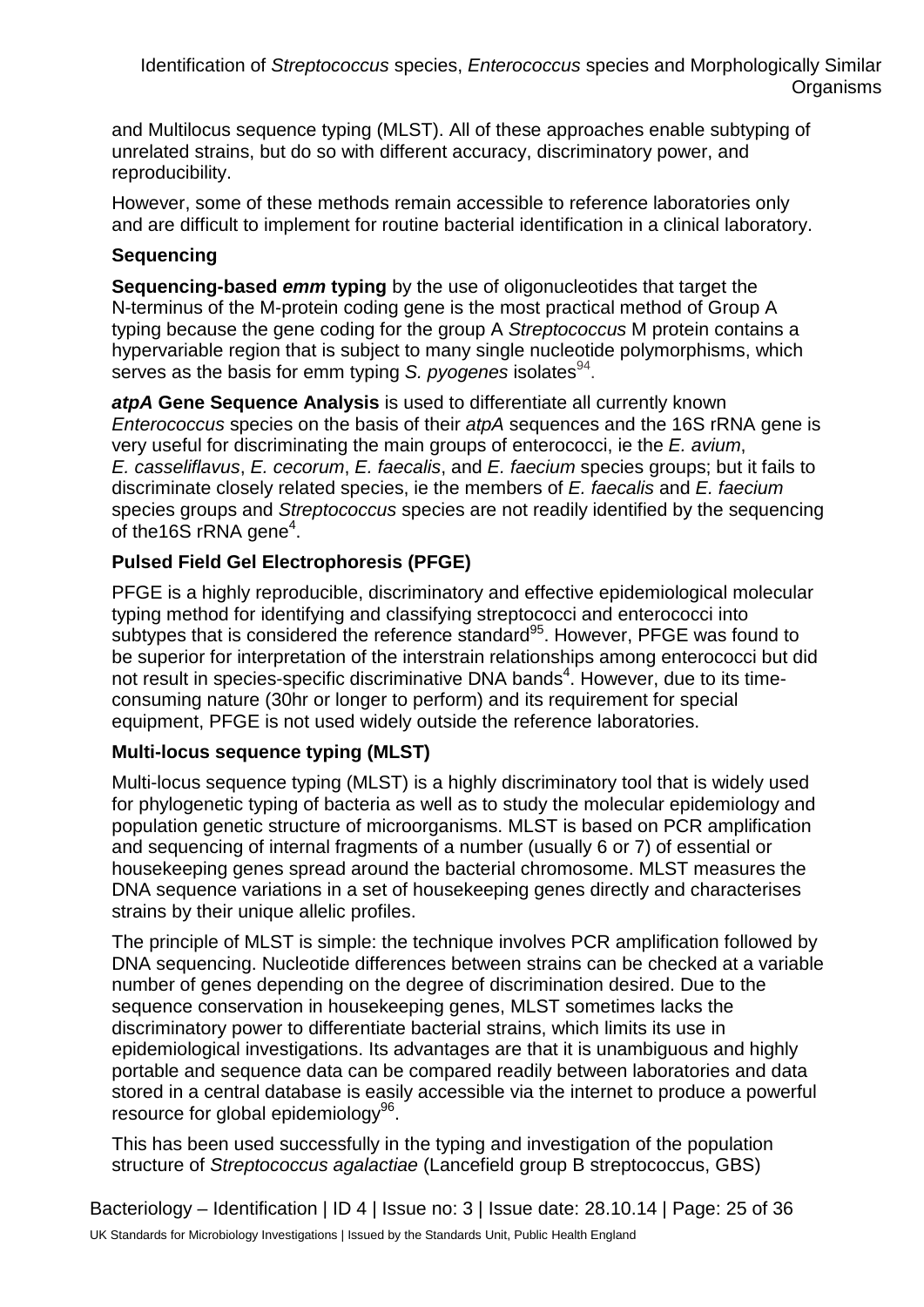strains<sup>97</sup>. This has also been used to identify the major clones associated with serious invasive pneumococcal disease and for characterising *Streptococcus pyogenes (*Lancefield group A streptococcus, GAS) isolates for epidemiological purposes by using this method together with its dedicated web-based database and tools which can be accessed on http://pubmlst.org/mlst<sup>/98,99</sup>.

However, the drawbacks of MLST are the substantial cost and laboratory work required to amplify, determine, and proofread the nucleotide sequence of the target DNA fragments, making the method hardly suitable for routine laboratory testing.

## **3.6 Storage and Referral**

If required, subculture the pure isolate on a blood agar slope for referral to the Reference Laboratory.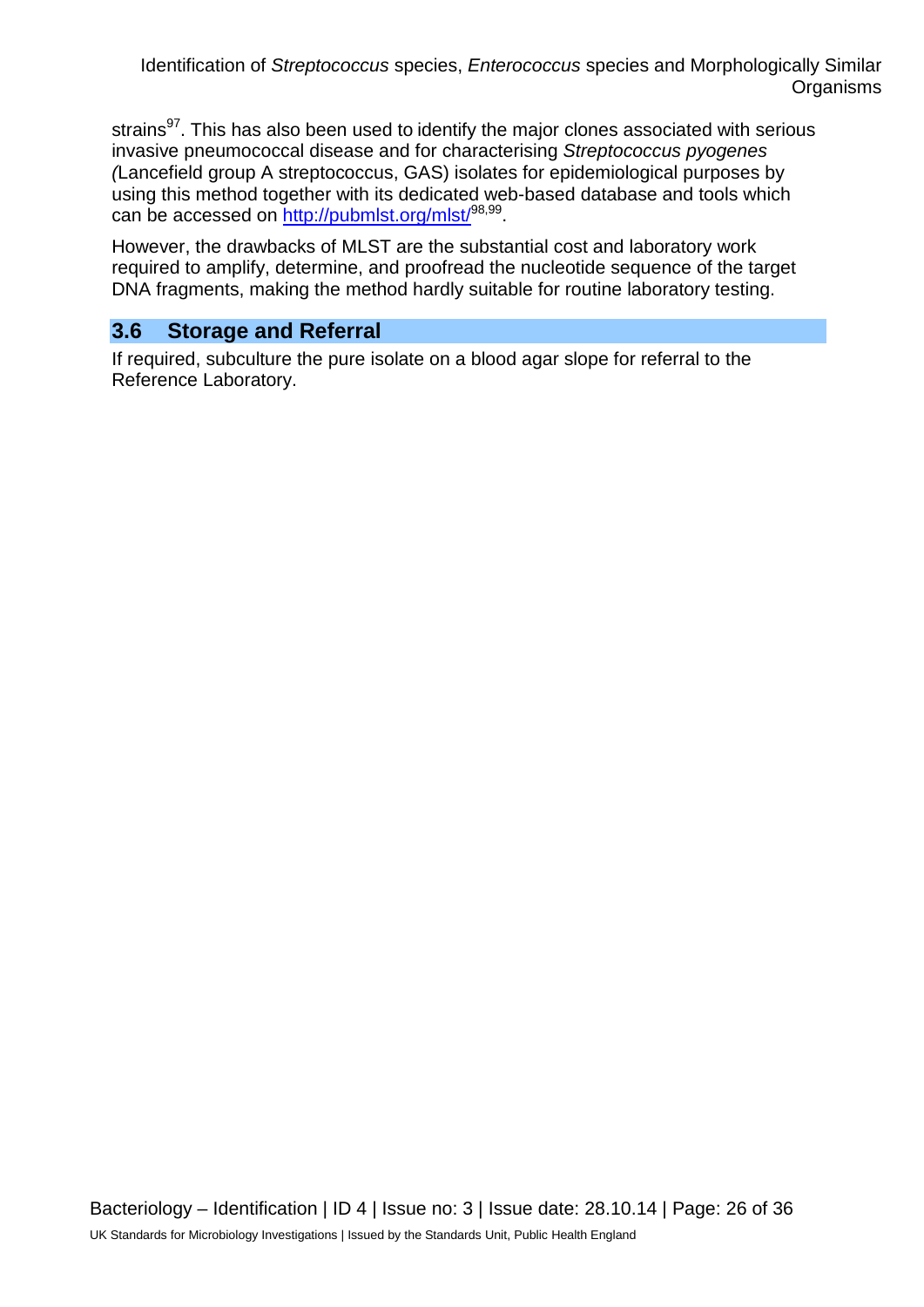

The flowchart is for guidance only.

Bacteriology – Identification | ID 4 | Issue no: 3 | Issue date: 28.10.14 | Page: 27 of 36

UK Standards for Microbiology Investigations | Issued by the Standards Unit, Public Health England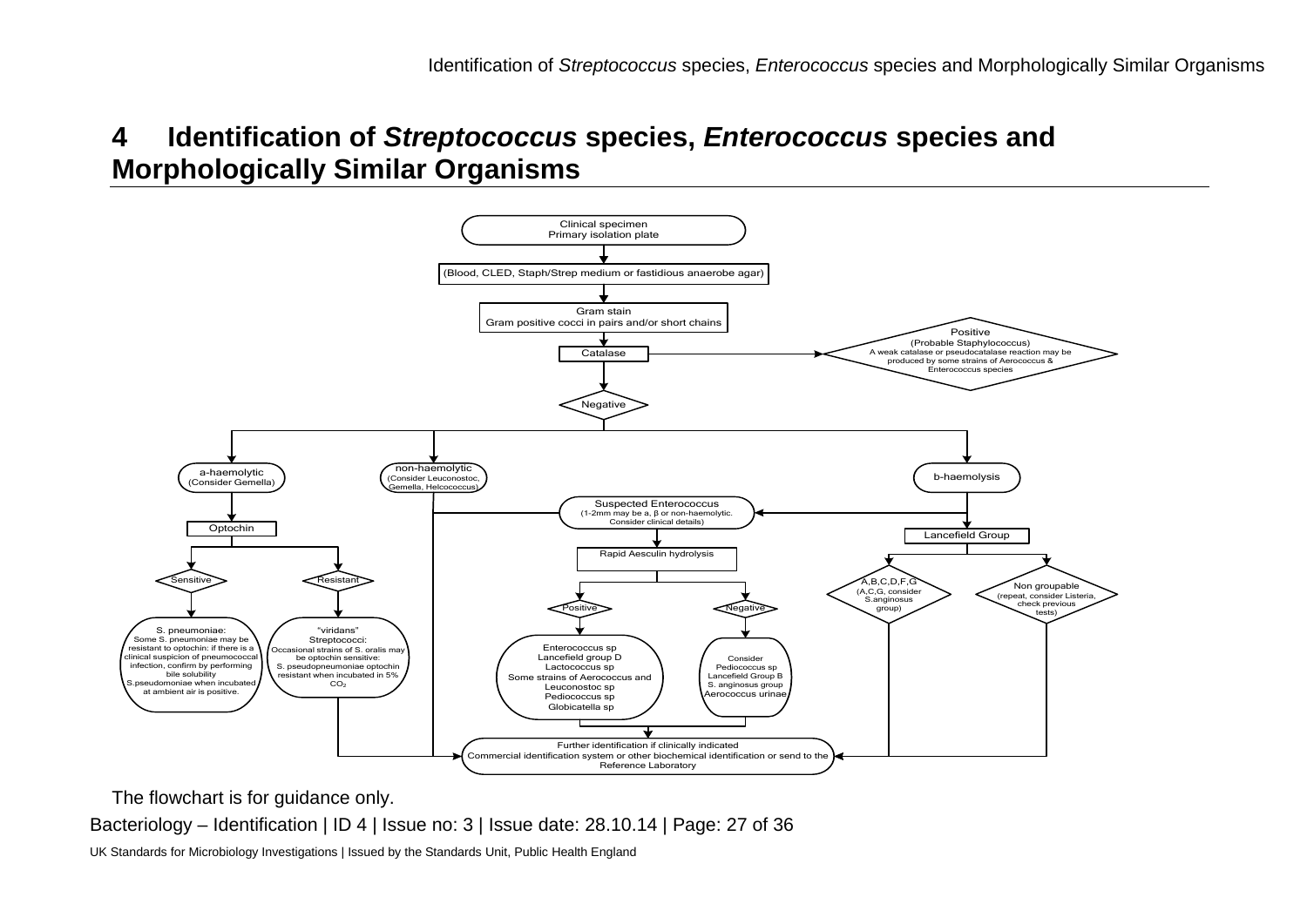# **5 Reporting**

## **5.1 Presumptive Identification**

Presumptive identification can be made if appropriate growth characteristics, colonial appearance, Gram stain of the culture; catalase and serological results are demonstrated.

## **5.2 Confirmation of Identification**

Confirmation of identification and toxigenicity are undertaken only by the Respiratory and Vaccine Preventable Bacteria Reference Unit (RVPBRU) PHE Colindale.

## **5.3 Medical Microbiologist**

Inform the medical microbiologist of all presumed and confirmed cultures of *Streptococcus* and *Enterococcus* species and morphologically similar organisms obtained from specimens from normally sterile sites.

Due to the potential for invasive disease, and for development of immunologicallymediated or toxin-mediated sequelae, "new" putative isolates of *Streptococcus pyogenes* should be brought to the attention of the medical microbiologist in accordance with local protocols, along with "large colony" isolates which possess Lancefield Group C or G antigens.

According to local protocols, consideration should also be given to informing the medical microbiologist when the request bears relevant or additional information suggestive of invasive or severe streptococcal infection eg:

- Toxin mediated phenomena (Toxic Shock Syndrome or Scarlet Fever)
- (Necrotising) fasciitis or myositis, puerperal sepsis
- Endocarditis
- Investigation of possible outbreaks or apparent cross-infection within a hospital or other institution
- Unusual antimicrobial resistance patterns, including vancomycin or other glycopeptide resistant *Enterococcus* species and penicillin resistant *S. pneumoniae*

According to local protocols, the medical microbiologist should be informed of isolates of β-haemolytic streptococci of Lancefield Group B when:

• The patient is pregnant, immediately post-partum or newborn

Follow local protocols for reporting to the patients' clinicians.

## **5.4 CCDC**

Refer to local Memorandum of Understanding.

## **5.5 Public Health England<sup>100</sup>**

Refer to current guidelines on CIDSC and COSURV reporting.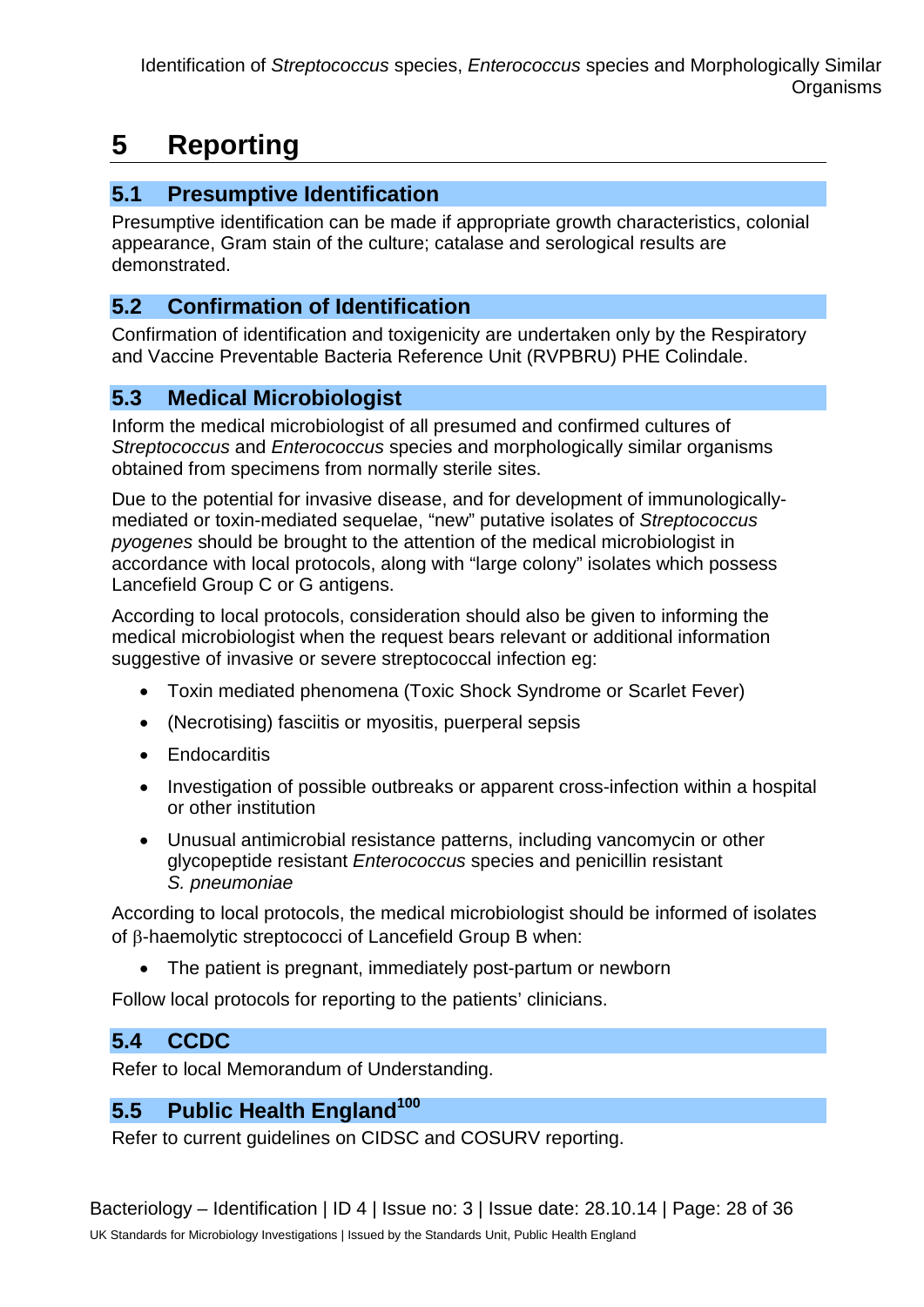## **5.6 Infection Prevention and Control Team**

The hospital infection control team should be informed of Group A streptococci, glycopeptide resistant *Enterococcus* species and penicillin resistant pneumococci isolated from in-patients in accordance with local protocols. Consideration should be given to informing the relevant Infection Control staff of such isolates from patients currently in the community (including nursing homes) in accordance with local arrangements, notably if suspecting cross-transmission.

## **6 Referrals**

## **6.1 Reference Laboratory**

Contact appropriate devolved national reference laboratory for information on the tests available, turnaround times, transport procedure and any other requirements for sample submission:

## **Streptococci**

Streptococcus and Diphtheria Reference Section WHO Global Collaborating Centre for Streptococcal and Diphtheria Infections Respiratory and Vaccine Preventable Bacteria Reference Unit Microbiology Services Public Health England 61 Colindale Avenue London NW9 5EQ <https://www.gov.uk/rvpbru-reference-and-diagnostic-services>

## **Enterococci**

Antimicrobial Resistance and Healthcare Associated Infections Reference Unit (AMRHAI) Microbiology Services Public Health England 61 Colindale Avenue London NW9 5EQ

<https://www.gov.uk/amrhai-reference-unit-reference-and-diagnostic-services>

Contact PHE's main switchboard: Tel. +44 (0) 20 8200 4400

## England and Wales

[https://www.gov.uk/specialist-and-reference-microbiology-laboratory-tests-and](https://www.gov.uk/specialist-and-reference-microbiology-laboratory-tests-and-services)[services](https://www.gov.uk/specialist-and-reference-microbiology-laboratory-tests-and-services)

Scotland

<http://www.hps.scot.nhs.uk/reflab/index.aspx>

Northern Ireland

<http://www.belfasttrust.hscni.net/Laboratory-MortuaryServices.htm>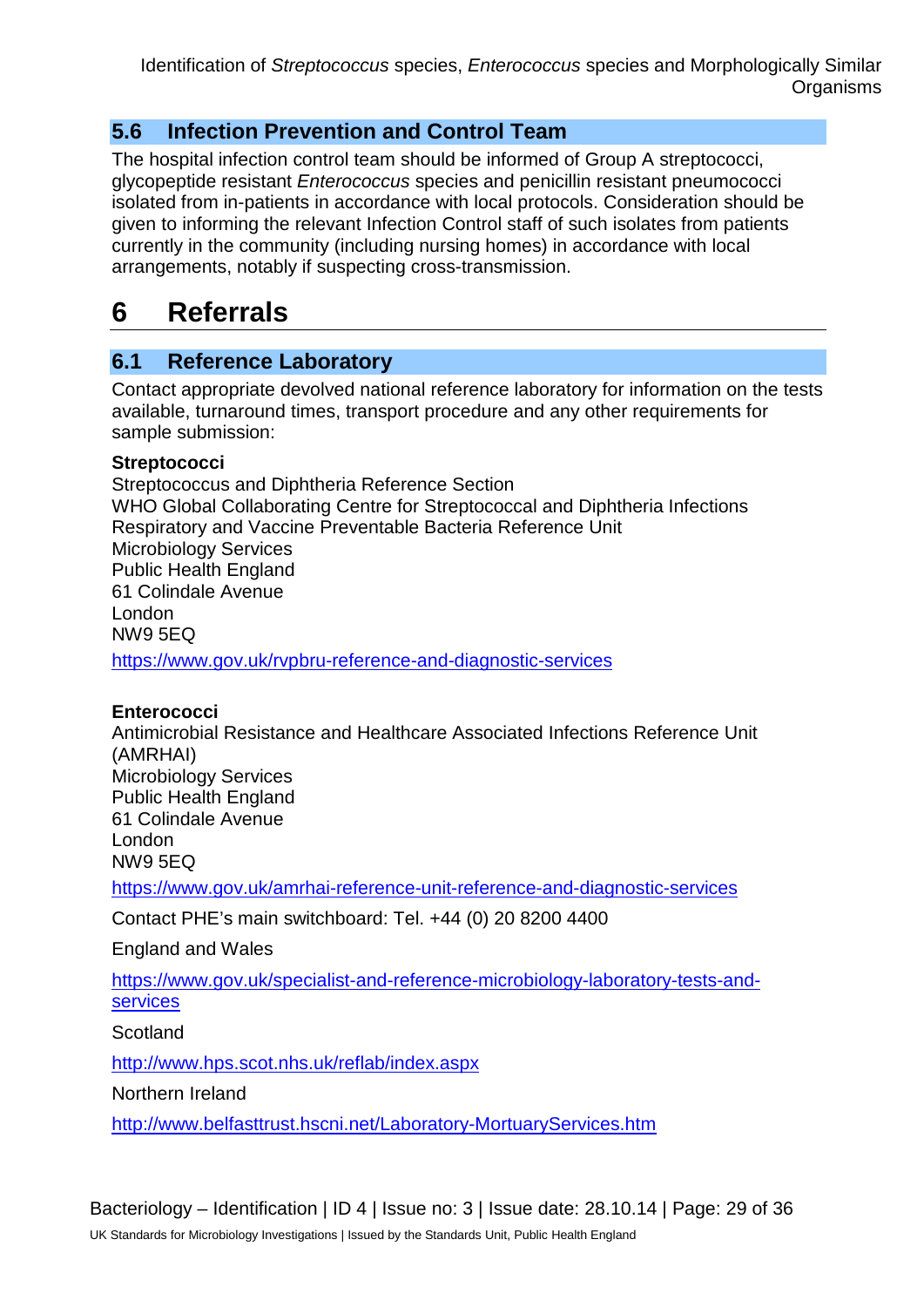# **7 Notification to PHE100,101 or Equivalent in the Devolved Administrations102-105**

The Health Protection (Notification) regulations 2010 require diagnostic laboratories to notify Public Health England (PHE) when they identify the causative agents that are listed in Schedule 2 of the Regulations. Notifications must be provided in writing, on paper or electronically, within seven days. Urgent cases should be notified orally and as soon as possible, recommended within 24 hours. These should be followed up by written notification within seven days.

For the purposes of the Notification Regulations, the recipient of laboratory notifications is the local PHE Health Protection Team. If a case has already been notified by a registered medical practitioner, the diagnostic laboratory is still required to notify the case if they identify any evidence of an infection caused by a notifiable causative agent.

Notification under the Health Protection (Notification) Regulations 2010 does not replace voluntary reporting to PHE. The vast majority of NHS laboratories voluntarily report a wide range of laboratory diagnoses of causative agents to PHE and many PHE Health protection Teams have agreements with local laboratories for urgent reporting of some infections. This should continue.

**Note:** The Health Protection Legislation Guidance (2010) includes reporting of Human Immunodeficiency Virus (HIV) & Sexually Transmitted Infections (STIs), Healthcare Associated Infections (HCAIs) and Creutzfeldt–Jakob disease (CJD) under 'Notification Duties of Registered Medical Practitioners': it is not noted under 'Notification Duties of Diagnostic Laboratories'.

[https://www.gov.uk/government/organisations/public-health-england/about/our](https://www.gov.uk/government/organisations/public-health-england/about/our-governance#health-protection-regulations-2010)[governance#health-protection-regulations-2010](https://www.gov.uk/government/organisations/public-health-england/about/our-governance#health-protection-regulations-2010)

Other arrangements exist in [Scotland](http://www.scotland.gov.uk/Topics/Health/Policy/Public-Health-Act/Implementation/Guidance/Guidance-Part2)<sup>102,103</sup>, Wales<sup>104</sup> and [Northern Ireland](http://www.publichealth.hscni.net/directorate-public-health/health-protection)<sup>105</sup>.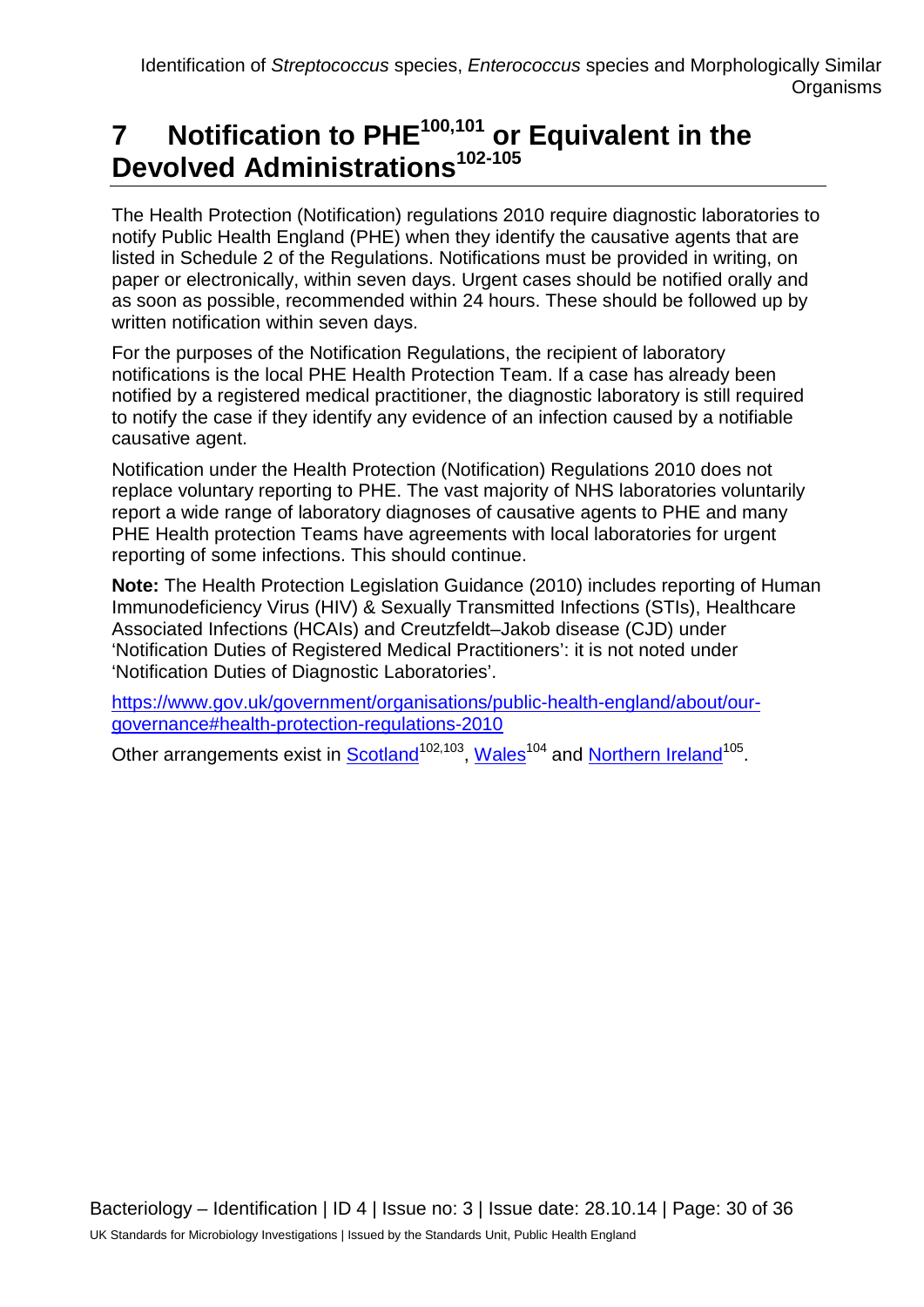## **References**

- 1. Hardie JM. Genus Streptococcus. In: Sneath PHA, editor. Bergey's Manual of Systematic Bacteriology.Vol 2. Baltimore: Williams and Wilkins; 1986. p. 1043-71.
- 2. Thompson CC, Emmel VE, Fonseca EL, Marin MA, Vicente ACP. Streptococcal taxonomy based on genome sequence analyses. F1000Reserach 2013;1:1-8.
- 3. Schleifer KH, Klipper-Balz R. Transfer of Streptococcus faecalis and Streptococcus faecium to the Genus Enterococcus nom. rev. as Enterococcus faecalis com. nov and Enterococcus faecium comb. nov. Int J Syst Bacteriol 1984;34:31-4.
- 4. Naser S, Thompson FL, Hoste B, Gevers D, Vandemeulebroecke K, Cleenwerck I, et al. Phylogeny and identification of Enterococci by atpA gene sequence analysis. J Clin Microbiol 2005;43:2224-30.
- 5. Facklam R. What happened to the streptococci: overview of taxonomic and nomenclature changes. Clin Microbiol Rev 2002;15:613-30.
- 6. Kellogg JA. Suitability of throat culture procedures for detection of group A streptococci and as reference standards for evaluation of streptococcal antigen detection kits. J Clin Microbiol 1990;28:165-9.
- 7. Kaufhold A, Ferrieri P. The microbiologic aspects, including diagnosis, of beta-hemolytic streptococcal and enterococcal infections. Infect Dis Clin North Am 1993;7:235-56.
- 8. Bacitracin/Sulfamethoxazole-Trimethopim (SXT) tests. In: MacFaddin JF, editor. Biochemical Tests for Identification of Medical Bacteria. 3rd ed. Philadelphia: Lippincott, Williams and Wilkins; 2000. p. 3-7.
- 9. Facklam RR, Thacker LG, Fox B, Eriquez L. Presumptive identification of streptococci with a new test system. J Clin Microbiol 1982;15:987-90.
- 10. Hoffmann S. Lack of reliability of primary grouping of beta-hemolytic streptococci by culture of throat swabs with streptocult supplemented with bacitracin disks in general practice. J Clin Microbiol 1985;22:497-500.
- 11. Coleman DJ, McGhie D, Tebbutt GM. Further studies on the reliability of the bacitracin inhibition test for the presumptive identification of Lancefield group A streptococci. J Clin Pathol 1977;30:421-6.
- 12. Mondkar AD, Kelkar SS. The bacitracin sensitivity test for identifying beta-haemolytic streptococci of Lancefield group A. J Postgrad Med 1981;27:86-9.
- 13. Ross PW. Streptococcus and Enterococcus. In: Collee JG, Fraser AG, Marmion BP, Simmons A, editors. Mackie & McCartney Practical Medical Microbiology. 14th ed. Edinburgh: Churchill Livingstone; 1996. p. 263-74.
- 14. Kohler W. The present state of species within the genera Streptococcus and Enterococcus. Int J Med Microbiol 2007;297:133-50.
- 15. Holt JG, Krieg N R, Sneath P H A, Staley J T, Williams S T, editors. Bergey's Manual of Determinative Bacteriology. 9th ed. Baltimore: Williams and Wilkins; 1994. p. 528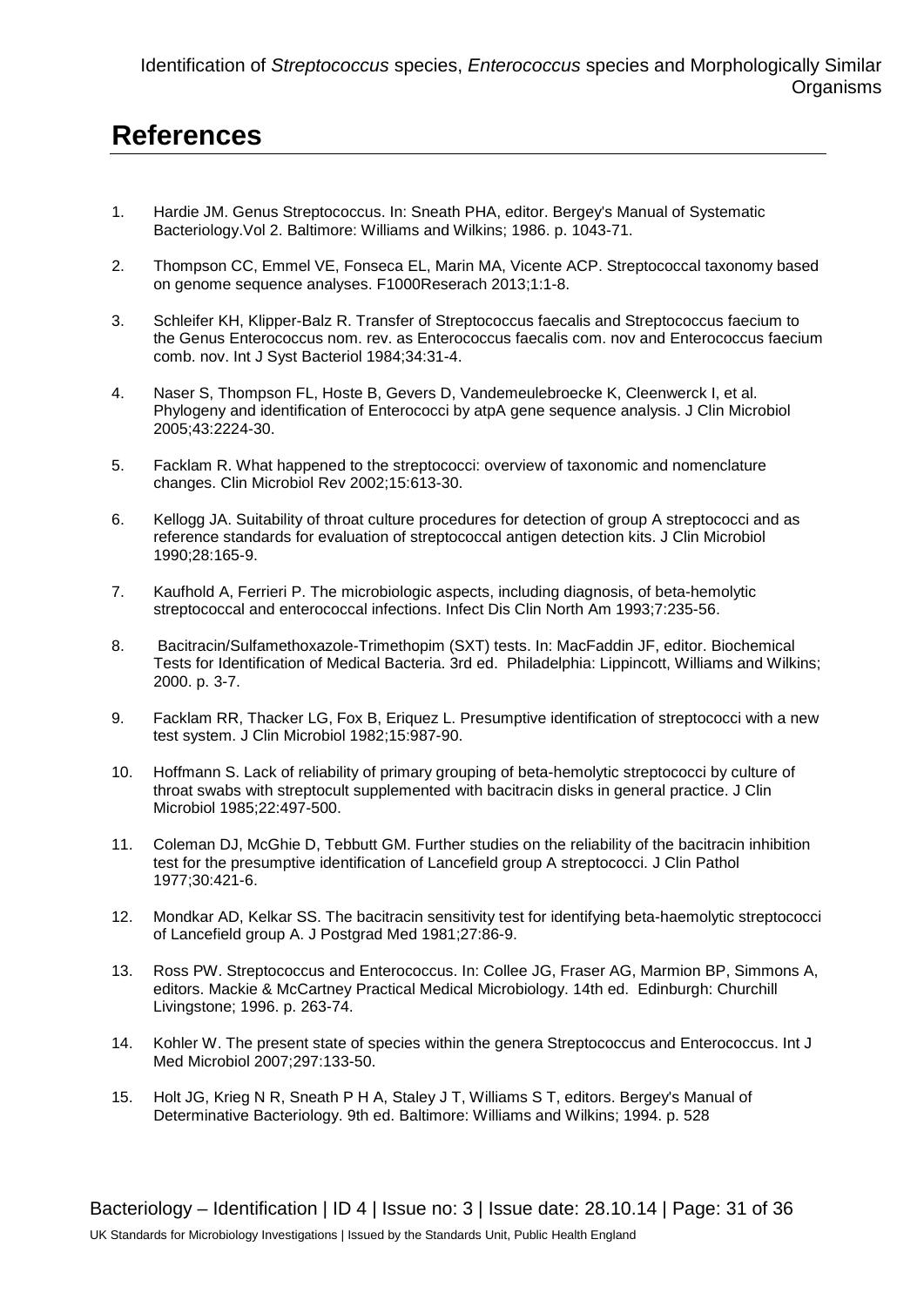- 16. Jensen A, Hoshino T, Kilian M. Taxonomy of the Anginosus group of the genus Streptococcus and description of Streptococcus anginosus subsp. whileyi subsp. nov. and Streptococcus constellatus subsp. viborgensis subsp. nov. Int J Syst Evol Microbiol 2012.
- 17. Koneman EW, Allen S D, Janda W M, Schreckenberger P C, Winn W J, editors. Color Atlas and Textbook of Diagnostic Microbiology. 5th ed. Philadelphia: Lippincott Williams & Wilkins; 1997. p. 98-102
- 18. O'Neill WA, Cooke RP. Rapid differentiation of Streptococcus milleri from other beta-haemolytic group A, C, and G streptococci by simple screening tests. Br J Biomed Sci 1994;51:1-4.
- 19. Birch BR, Keaney MG, Ganguli LA. Antibiotic susceptibility and biochemical properties of Streptococcus faecalis strains reacting with both D and G antisera. J Clin Pathol 1984;37:1289- 92.
- 20. Cetinkaya Y, Falk P, Mayhall CG. Vancomycin-resistant enterococci. Clin Microbiol Rev 2000;13:686-707.
- 21. Johnson J, Cashara D. Current Rapid Screening Methods for Gastrointestinal Colonization of Vancomycin-Resistant Enterococci. Clinical Microbiology Newsletter 2013;35:45-51.
- 22. Klein RS, Recco RA, Catalano MT, Edberg SC, Casey JI, Steigbigel NH. Association of Streptococcus bovis with carcinoma of the colon. N Engl J Med 1977;297:800-2.
- 23. Keith ER, Podmore RG, Anderson TP, Murdoch DR. Characteristics of Streptococcus pseudopneumoniae isolated from purulent sputum samples. J Clin Microbiol 2006;44:923-7.
- 24. Parker MT, Ball LC. Streptococci and aerococci associated with systemic infection in man. J Med Microbiol 1976;9:275-302.
- 25. Collins MD, Lawson PA. The genus Abiotrophia (Kawamura et al.) is not monophyletic: proposal of Granulicatella gen. nov., Granulicatella adiacens comb. nov., Granulicatella elegans comb. nov. and Granulicatella balaenopterae comb. nov. Int J Syst Evol Microbiol 2000;50 Pt 1:365-9.
- 26. Ruoff KL. Nutritionally variant streptococci. Clin Microbiol Rev 1991;4:184-90.
- 27. Zheng X, Freeman AF, Villafranca J, Shortridge D, Beyer J, Kabat W, et al. Antimicrobial susceptibilities of invasive pediatric Abiotrophia and Granulicatella isolates. J Clin Microbiol 2004;42:4323-6.
- 28. Elliott TS, Foweraker J, Gould FK, Perry JD, Sandoe JA. Guidelines for the antibiotic treatment of endocarditis in adults: report of the Working Party of the British Society for Antimicrobial Chemotherapy. J Antimicrob Chemother 2004;54:971-81.
- 29. Giuliano S, Caccese R, Carfagna P, Vena A, Falcone M, Venditti M. Endocarditis caused by nutritionally variant streptococci: a case report and literature review. Infez Med 2012;20:67-74.
- 30. Akaike T, Suga M, Ando M, Ando Y, Araki S, Fujise R. Streptococcus acidominimus infections in a human. Jpn J Med 1988;27:317-20.
- 31. Cone LA, Etebar S, Waterbor RB. Brain abscess due to Streptococcus acidominimus: first case report. Surg Neurol 2007;67:296-7.
- 32. Zhang Q, Kwoh C, Attorri S, Clarridge JE, III. Aerococcus urinae in urinary tract infections. J Clin Microbiol 2000;38:1703-5.
- 33. Lawson PA, Falsen E, Ohlen M, Collins MD. Aerococcus urinaehominis sp. nov., isolated from human urine. Int J Syst Evol Microbiol 2001;51:683-6.

Bacteriology – Identification | ID 4 | Issue no: 3 | Issue date: 28.10.14 | Page: 32 of 36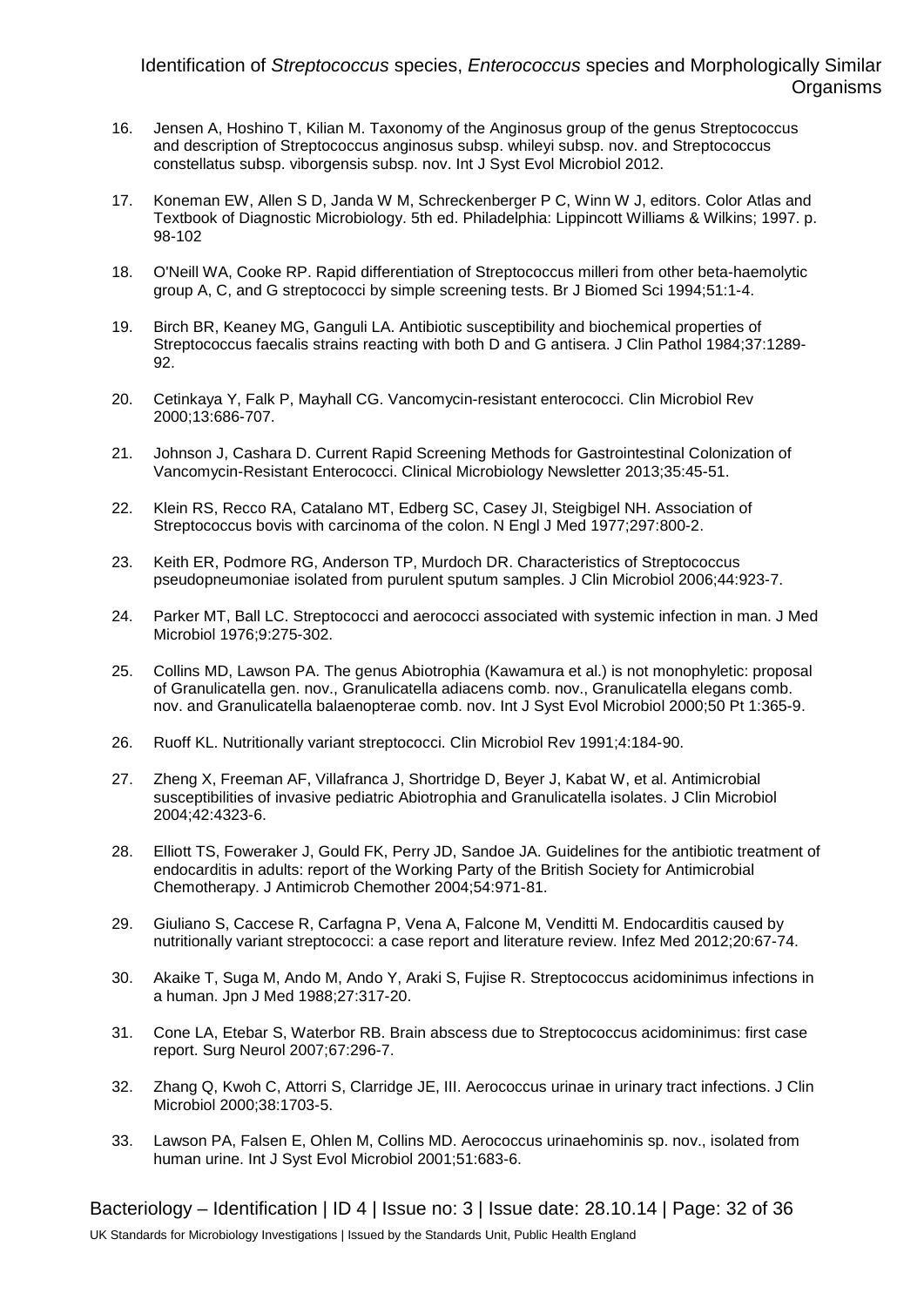- 34. Lawson PA, Falsen E, Truberg-Jensen K, Collins MD. Aerococcus sanguicola sp. nov., isolated from a human clinical source. Int J Syst Evol Microbiol 2001;51:475-9.
- 35. Rasmussen M. Aerococci and aeococcal infections. Journal of Infection 2013;1-8.
- 36. LaClaire L, Facklam R. Antimicrobial susceptibilities and clinical sources of Facklamia species. Antimicrob Agents Chemother 2000;44:2130-2.
- 37. Lawson PA, Collins MD, Falsen E, Sjoden B, Facklam RR. Facklamia languida sp. nov., isolated from human clinical specimens. J Clin Microbiol 1999;37:1161-4.
- 38. Collins MD, Falsen E, Lemozy J, Akervall E, Sjoden B, Lawson PA. Phenotypic and phylogenetic characterization of some Globicatella-like organisms from human sources: description of Facklamia hominis gen. nov., sp. nov. Int J Syst Bacteriol 1997;47:880-2.
- 39. Collins MD, Hutson RA, Falsen E, Sjoden B, Facklam RR. Description of Gemella sanguinis sp. nov., isolated from human clinical specimens. J Clin Microbiol 1998;36:3090-3.
- 40. Ulger-Toprak N, Summanen PH, Liu C, Rowlinson MC, Finegold SM. Gemella asaccharolytica sp. nov., isolated from human clinical specimens. Int J Syst Evol Microbiol 2010;60:1023-6.
- 41. Collins MD, Hutson RA, Falsen E, Sjoden B, Facklam RR. Gemella bergeriae sp. nov., isolated from human clinical specimens. J Clin Microbiol 1998;36:1290-3.
- 42. Elsayed S, Zhang K. Gemella bergeriae endocarditis diagnosed by sequencing of rRNA genes in heart valve tissue. J Clin Microbiol 2004;42:4897-900.
- 43. Facklam R, Elliott JA. Identification, classification, and clinical relevance of catalase-negative, gram-positive cocci, excluding the streptococci and enterococci. Clin Microbiol Rev 1995;8:479- 95.
- 44. Collins MD, Aguirre M, Facklam RR, Shallcross J, Williams AM. Globicatella sanguis gen.nov., sp.nov., a new gram-positive catalase-negative bacterium from human sources. J Appl Bacteriol 1992;73:433-7.
- 45. Jain N, Mathur P, Misra MC. Globicatella sanguinis meningitis in a post head trauma patient: first case report from Asia. J Infect Dev Ctries 2012;6:592-4.
- 46. Seegmuller I, van der Linden M, Heeg C, Reinert RR. Globicatella sanguinis is an etiological agent of ventriculoperitoneal shunt-associated meningitis. J Clin Microbiol 2007;45:666-7.
- 47. Collins MD, Facklam RR, Rodrigues UM, Ruoff KL. Phylogenetic analysis of some Aerococcuslike organisms from clinical sources: description of Helcococcus kunzii gen. nov., sp. nov. Int J Syst Bacteriol 1993;43:425-9.
- 48. Panackal AA, Houze YB, Prentice J, Leopold SS, Cookson BT, Liles WC, et al. Prosthetic joint infection due to "Helcococcus pyogenes" [corrected]. J Clin Microbiol 2004;42:2872-4.
- 49. Collins MD, Falsen E, Brownlee K, Lawson PA. Helcococcus sueciensis sp. nov., isolated from a human wound. Int J Syst Evol Microbiol 2004;54:1557-60.
- 50. Wenocur HS, Smith MA, Vellozzi EM, Shapiro J, Isenberg HD. Odontogenic infection secondary to Leuconostoc species. J Clin Microbiol 1988;26:1893-4.
- 51. Bou G, Luis SJ, Saez Nieto JA, Tomas M, Valdezate S, Sousa D, et al. Nosocomial Outbreaks Caused by Leuconostoc mesenteroides subsp. mesenteroides. Emerg Infect Dis 2008;14:968-71.
- 52. Endo A, Okada S. Reclassification of the genus Leuconostoc and proposals of Fructobacillus fructosus gen. nov., comb. nov., Fructobacillus durionis comb. nov., Fructobacillus ficulneus

Bacteriology – Identification | ID 4 | Issue no: 3 | Issue date: 28.10.14 | Page: 33 of 36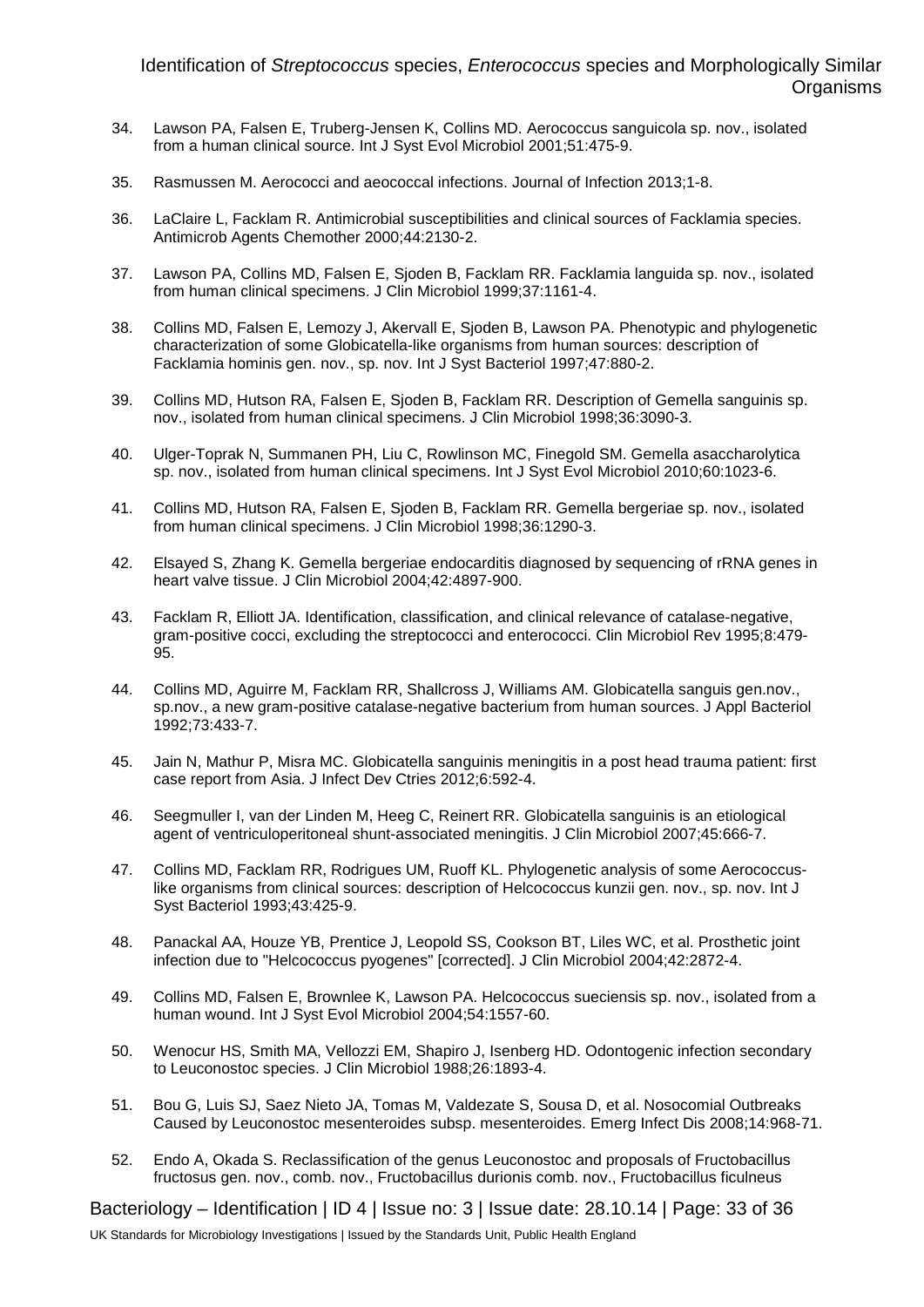comb. nov. and Fructobacillus pseudoficulneus comb. nov. Int J Syst Evol Microbiol 2008;58:2195-205.

- 53. Euzeby,JP. List of Prokaryotic names with standing in nomenclature.
- 54. Facklam R, Hollis D, Collins MD. Identification of gram-positive coccal and coccobacillary vancomycin-resistant bacteria. J Clin Microbiol 1989;27:724-30.
- 55. Ikryannikova LN, Filimonova AV, Malakhova MV, Savinova T, Filimonova O, Ilina EN, et al. Discrimination between Streptococcus pneumoniae and Streptococcus mitis based on sorting of their MALDI mass spectra. Clin Microbiol Infect 2012.
- 56. Murray PR. Matrix-assisted laser desorption ionization time-of-flight mass spectrometry: usefulness for taxonomy and epidemiology. Clin Microbiol Infect 2010;16:1626-30.
- 57. European Parliament. UK Standards for Microbiology Investigations (SMIs) use the term "CE marked leak proof container" to describe containers bearing the CE marking used for the collection and transport of clinical specimens. The requirements for specimen containers are given in the EU in vitro Diagnostic Medical Devices Directive (98/79/EC Annex 1 B 2.1) which states: "The design must allow easy handling and, where necessary, reduce as far as possible contamination of, and leakage from, the device during use and, in the case of specimen receptacles, the risk of contamination of the specimen. The manufacturing processes must be appropriate for these purposes".
- 58. Official Journal of the European Communities. Directive 98/79/EC of the European Parliament and of the Council of 27 October 1998 on *in vitro* diagnostic medical devices. 7-12-1998. p. 1-37.
- 59. Health and Safety Executive. Safe use of pneumatic air tube transport systems for pathology specimens. 9/99.
- 60. Department for transport. Transport of Infectious Substances, 2011 Revision 5. 2011.
- 61. World Health Organization. Guidance on regulations for the Transport of Infectious Substances 2013-2014. 2012.
- 62. Home Office. Anti-terrorism, Crime and Security Act. 2001 (as amended).
- 63. Advisory Committee on Dangerous Pathogens. The Approved List of Biological Agents. Health and Safety Executive. 2013. p. 1-32
- 64. Advisory Committee on Dangerous Pathogens. Infections at work: Controlling the risks. Her Majesty's Stationery Office. 2003.
- 65. Advisory Committee on Dangerous Pathogens. Biological agents: Managing the risks in laboratories and healthcare premises. Health and Safety Executive. 2005.
- 66. Advisory Committee on Dangerous Pathogens. Biological Agents: Managing the Risks in Laboratories and Healthcare Premises. Appendix 1.2 Transport of Infectious Substances - Revision. Health and Safety Executive. 2008.
- 67. Centers for Disease Control and Prevention. Guidelines for Safe Work Practices in Human and Animal Medical Diagnostic Laboratories. MMWR Surveill Summ 2012;61:1-102.
- 68. Health and Safety Executive. Control of Substances Hazardous to Health Regulations. The Control of Substances Hazardous to Health Regulations 2002. 5th ed. HSE Books; 2002.
- 69. Health and Safety Executive. Five Steps to Risk Assessment: A Step by Step Guide to a Safer and Healthier Workplace. HSE Books. 2002.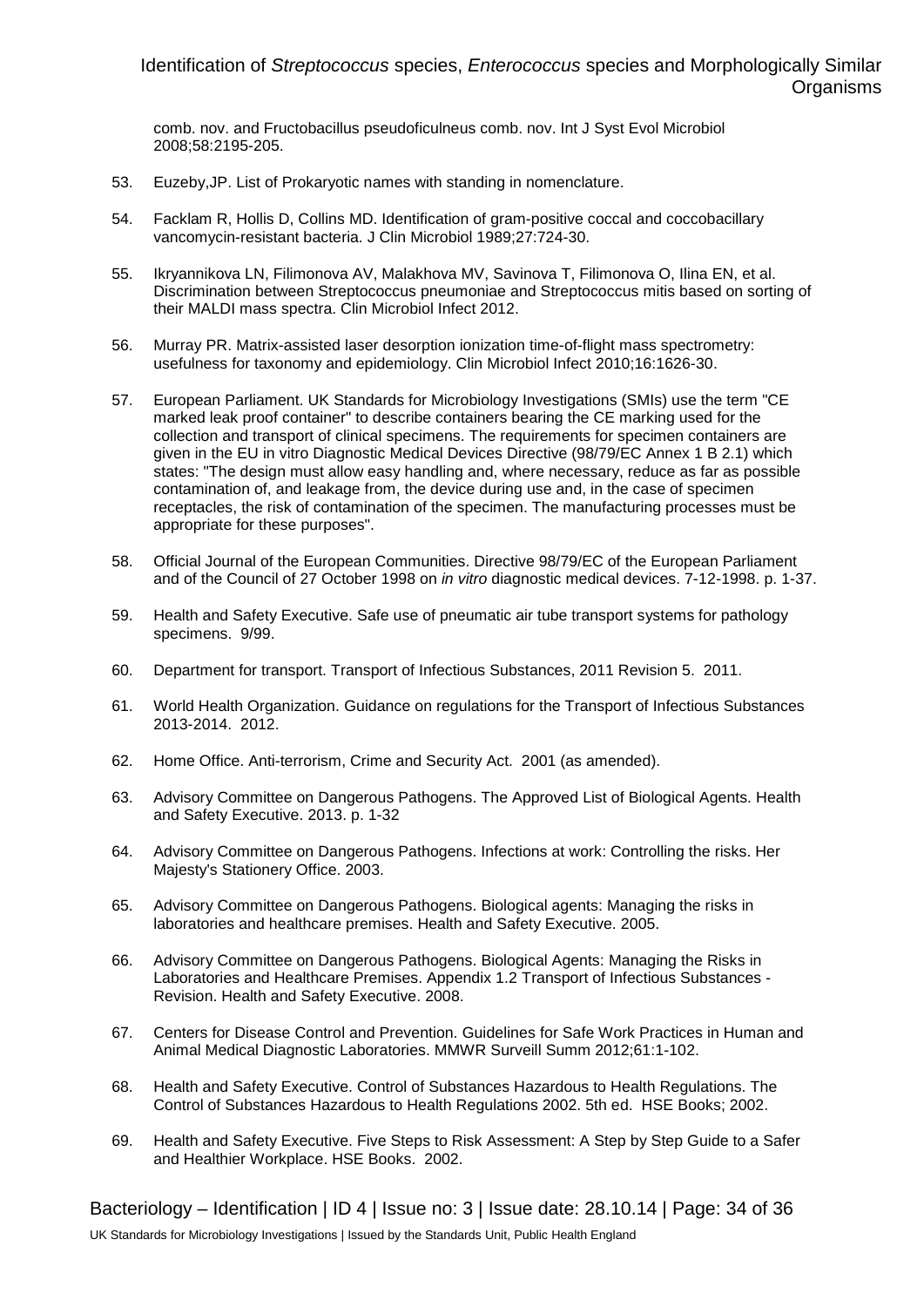- 70. Health and Safety Executive. A Guide to Risk Assessment Requirements: Common Provisions in Health and Safety Law. HSE Books. 2002.
- 71. Health Services Advisory Committee. Safe Working and the Prevention of Infection in Clinical Laboratories and Similar Facilities. HSE Books. 2003.
- 72. British Standards Institution (BSI). BS EN12469 Biotechnology performance criteria for microbiological safety cabinets. 2000.
- 73. British Standards Institution (BSI). BS 5726:2005 Microbiological safety cabinets. Information to be supplied by the purchaser and to the vendor and to the installer, and siting and use of cabinets. Recommendations and guidance. 24-3-2005. p. 1-14
- 74. Sewell DL. Laboratory-associated infections and biosafety. Clin Microbiol Rev 1995;8:389-405.
- 75. Grist NR, Emslie JA. Infections in British clinical laboratories, 1984-5. J Clin Pathol 1987;40:826- 9.
- 76. Hardie JM, Whiley RA. Classification and overview of the genera Streptococcus and Enterococcus. Soc Appl Bacteriol Symp Ser 1997;26:1S-11S.
- 77. Schlegel L, Grimont F, Ageron E, Grimont PA, Bouvet A. Reappraisal of the taxonomy of the Streptococcus bovis/Streptococcus equinus complex and related species: description of Streptococcus gallolyticus subsp. gallolyticus subsp. nov., S. gallolyticus subsp. macedonicus subsp. nov. and S. gallolyticus subsp. pasteurianus subsp. nov. Int J Syst Evol Microbiol 2003;53:631-45.
- 78. Tunkel AR, Sepkowitz KA. Infections caused by viridans streptococci in patients with neutropenia. Clin Infect Dis 2002;34:1524-9.
- 79. Glazunova OO, Raoult D, Roux V. Streptococcus massiliensis sp. nov., isolated from a patient blood culture. Int J Syst Evol Microbiol 2006;56:1127-31.
- 80. Kawamura Y, Hou XG, Todome Y, Sultana F, Hirose K, Shu SE, et al. Streptococcus peroris sp. nov. and Streptococcus infantis sp. nov., new members of the Streptococcus mitis group, isolated from human clinical specimens. Int J Syst Bacteriol 1998;48 Pt 3:921-7.
- 81. Woo PC, Tam DM, Leung KW, Lau SK, Teng JL, Wong MK, et al. Streptococcus sinensis sp. nov., a novel species isolated from a patient with infective endocarditis. J Clin Microbiol 2002;40:805-10.
- 82. Dalal A, Urban C. Human Infections Due to *Streptococcus acidominimus*. Infectious Diseases in Clinical Practice 2008;16:283-4.
- 83. Cargill JS, Scott KS, Gascoyne-Binzi D, Sandoe JA. Granulicatella infection: diagnosis and management. J Med Microbiol 2012;61:755-61.
- 84. Barrow GI, Feltham RKA. Characters of Gram Positive Bacteria. Cowan and Steel's Manual for the Identification of Medical bacteria. 3rd ed. Cambridge: Cambridge University Press; 1999. p. 50-93.
- 85. Lancefield RC. A serological differentiation of human and other groups of hemolytic streptococci. J Exp Med 1933;57:571-95.
- 86. Fuller AT. The formamide method for the extraction of polysaccharides from haemolytic streptococci. Br J Exp Pathol 1938;130-9.
- 87. MAXTED WR. Preparation of streptococcal extracts for Lancefield grouping. Lancet 1948;2:255.

Bacteriology – Identification | ID 4 | Issue no: 3 | Issue date: 28.10.14 | Page: 35 of 36 UK Standards for Microbiology Investigations | Issued by the Standards Unit, Public Health England